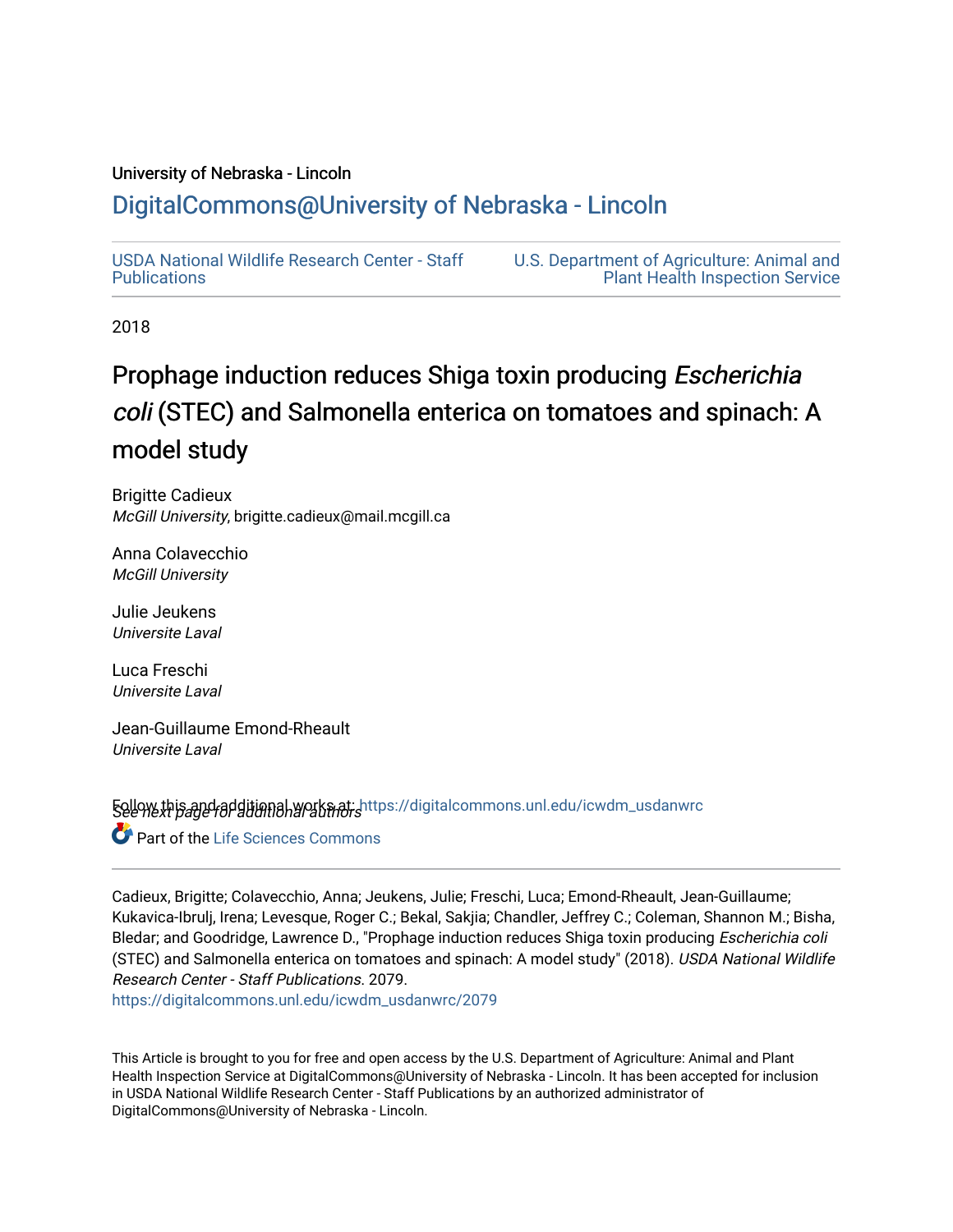### Authors

Brigitte Cadieux, Anna Colavecchio, Julie Jeukens, Luca Freschi, Jean-Guillaume Emond-Rheault, Irena Kukavica-Ibrulj, Roger C. Levesque, Sakjia Bekal, Jeffrey C. Chandler, Shannon M. Coleman, Bledar Bisha, and Lawrence D. Goodridge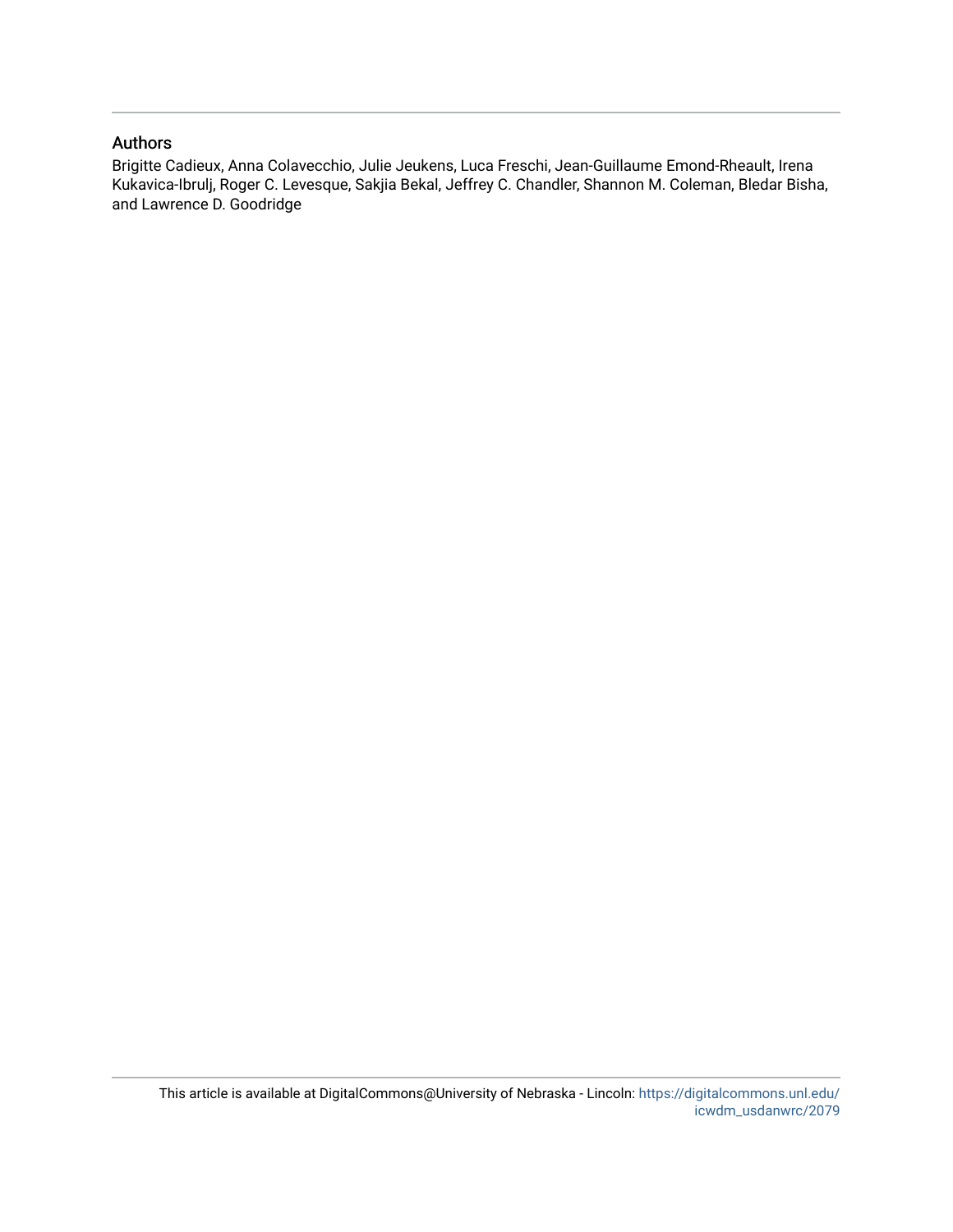#### [Food Control 89 \(2018\) 250](https://doi.org/10.1016/j.foodcont.2018.02.001)-[259](https://doi.org/10.1016/j.foodcont.2018.02.001)

Contents lists available at [ScienceDirect](www.sciencedirect.com/science/journal/09567135)

## Food Control

journal homepage: [www.elsevier.com/locate/foodcont](http://www.elsevier.com/locate/foodcont)

### Prophage induction reduces Shiga toxin producing Escherichia coli (STEC) and Salmonella enterica on tomatoes and spinach: A model study

Brigitte Cadieux <sup>a, \*</sup>, Anna Colavecchio <sup>a</sup>, Julie Jeukens <sup>b</sup>, Luca Freschi <sup>b</sup>, Jean-Guillaume Emond-Rheault <sup>b</sup>, Irena Kukavica-Ibrulj <sup>b</sup>, Roger C. Levesque <sup>b</sup>, Sadjia Bekal <sup>c, d</sup>, Jeffrey C. Chandler <sup>e</sup>, Shannon M. Coleman <sup>f</sup>, Bledar Bisha <sup>g</sup>, Lawrence D. Goodridge a

<sup>a</sup> Department of Food Science and Agricultural Chemistry, Food Safety and Quality Program, McGill University, 21,111 Lakeshore Dr, Ste Anne de Bellevue, Quebec, H9X 3V9, Canada

<sup>b</sup> Institut de Biologie Intégrative et des Systèmes (IBIS), Université Laval, Québec, Québec, G1V 0A6, Canada

<sup>c</sup> Laboratoire de sante publique du Quebec (LSPQ), 20045 chemin Sainte-Marie, Ste Anne de Bellevue, Quebec, H9X 3R5, Canada

<sup>d</sup> Département de Microbiologie, Infectiologie et Immunologie, Université de Montréal, C.P. 6128, succ. Centre-ville, Montréal, Québec, H3C 3J7, Canada

<sup>e</sup> USDA/APHIS National Wildlife Research Center, 4101 Laporte Ave, Fort Collins, CO, 80521, USA

<sup>f</sup> Department of Food Science and Human Nutrition, Iowa State University, 536 Farm House Lane, Ames, IA, 50011-1054, USA

<sup>g</sup> Department of Animal Science, University of Wyoming, 1000 E University Avenue, Laramie, WY, 82071, USA

#### article info

Article history: Available online 13 February 2018

Keywords: Temperate bacteriophage Prophage Induction Fresh produce Foodborne pathogen Antimicrobial

#### ABSTRACT

Fresh produce is increasingly implicated in foodborne outbreaks and most fresh produce is consumed raw, emphasizing the need to develop non-thermal methods to control foodborne pathogens. This study investigates bacterial cell lysis through induction of prophages as a novel approach to control foodborne bacterial pathogens on fresh produce. Shiga toxin producing Escherichia coli (STEC) and Salmonella enterica isolates were exposed to different prophage inducers (i.e. mitomycin C or streptonigrin) and growth of the cells was monitored by measuring the optical density (OD<sub>600</sub>) during incubation at 37 °C. Beginning at three hours after addition of the inducer, all concentrations  $(0.5, 1, 2 \mu g/mL)$  of mitomycin C, or 2  $\mu$ g/mL streptonigrin significantly reduced the OD<sub>600</sub> in broth cultures, in a concentration dependent manner, relative to cultures where no inducer was added. PCR confirmed bacterial release of induced bacteriophages and demonstrated that a single compound could successfully induce multiple types of prophages. The ability of mitomycin C to induce prophages in STEC O157:H7 and in S. enterica (serovars Typhimurium and Newport) on fresh produce was evaluated by inoculating red greenhouse tomatoes or spinach leaves with  $5 \times 10^7$  and  $5 \times 10^8$  colony forming units, respectively. After allowing time for the inoculum to dry on the fresh produce samples,  $6 \mu g/mL$  mitomycin C was sprayed onto each sample, while control samples were sprayed with water. Following overnight incubation at  $4^{\circ}$ C, the bacterial cells were recovered and plate counts were performed. A 3 log reduction in STEC O157:H7 cells was observed on tomatoes sprayed with mitomycin C compared to those sprayed with water, while a 1 log reduction was obtained on spinach. Similarly, spraying mitomycin C on tomatoes and spinach inoculated with S. enterica isolates resulted in a 1-1.5 log and 2 log reduction, respectively. These findings serve as a proof of concept that prophage induction can effectively control bacterial foodborne pathogens on fresh produce.

© 2018 Elsevier Ltd. All rights reserved.

#### 1. Introduction

In recent years, fresh produce has been implicated in an increasing number of foodborne outbreaks involving different forresponding author.<br>E-mail address: brigitte cadieux@mail mogill ca (B Cadieux) bacterial pathogens, including Shiga toxin producing Escherichia

E-mail address: [brigitte.cadieux@mail.mcgill.ca](mailto:brigitte.cadieux@mail.mcgill.ca) (B. Cadieux).

<https://doi.org/10.1016/j.foodcont.2018.02.001> 0956-7135/© 2018 Elsevier Ltd. All rights reserved.

This document is a U.S. government work and is not subject to copyright in the United States





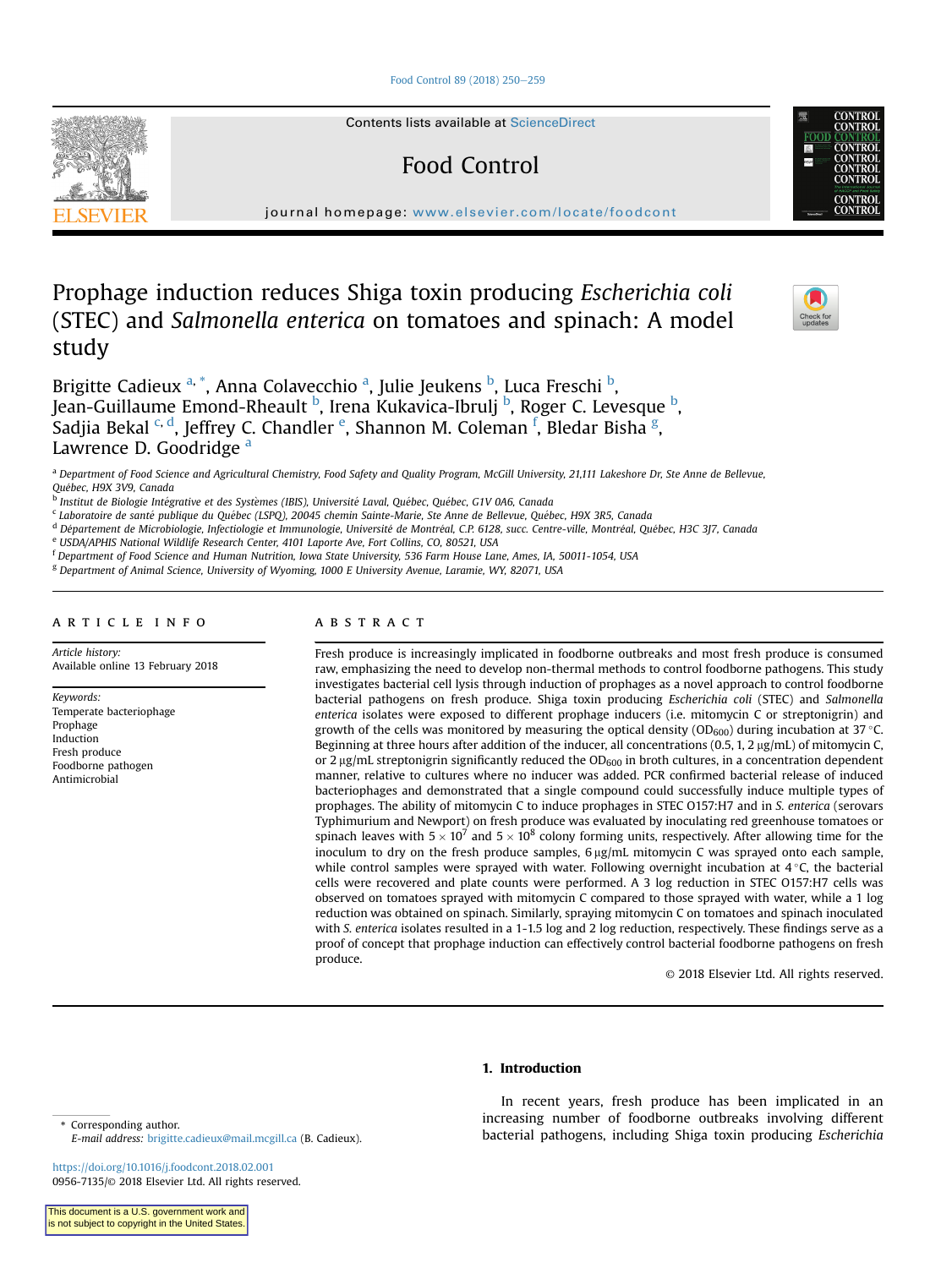coli (STEC) and S. enterica [\(Bennett, Littrell, Hill, Mahovic,](#page-10-0) & [Behravesh, 2015; Callejon et al., 2015; CDC, 2011, 2013; Dechet](#page-10-0) [et al., 2014; Herman, Hall,](#page-10-0) & [Gould, 2015; McCollum et al., 2013\)](#page-10-0). Contamination of fresh produce can occur on the farm, pre- or postharvest, and all along the different steps of the food production chain because of inadequate hygiene, agricultural and/or manufacturing practices [\(EFSA, 2013, 2014](#page-10-0)). There are currently no effective means to completely remove foodborne pathogens from fresh produce during post-harvest processing steps, such as washing [\(Goodburn](#page-10-0) & [Wallace, 2013; Hellstrom, Kervinen, Lyly,](#page-10-0) [Ahvenainen-Rantala,](#page-10-0) & [Korkeala, 2006\)](#page-10-0). Furthermore, the majority of fresh produce is consumed raw, thereby eliminating the possibility of using heat to inactivate pathogens which may be present. Finally, a global trend towards eating more fruits and vegetables, as part of a healthy lifestyle, has been observed over the last thirty years ([European Commission, 2007](#page-10-0)). Together, these factors contribute to an increased likelihood of contracting foodborne illnesses from eating fresh produce. Retrospective analyses of USA outbreak and epidemiological data for the period 1998–2008 indicated that 46% of illnesses were attributable to fresh produce ([Painter et al., 2013](#page-11-0)) and Salmonella was the most common bacterial etiological agent [\(Gould et al., 2013\)](#page-10-0). Analysis of Canadian outbreak data for  $2001-2009$  confirmed this trend and showed that Salmonella was responsible for 50% of incidents linked to fresh produce [\(Kozak, MacDonald, Landry,](#page-10-0) & [Farber, 2013\)](#page-10-0). Since 2008, there have been at least 18 salmonellosis outbreaks linked to fresh produce in the USA [\(CDC, 2017\)](#page-10-0). A recent and large outbreak occurred in 2015 and involved contaminated cucumbers, which resulted in 907 cases and 6 deaths ([CDC, 2017\)](#page-10-0).

Some antimicrobial-based strategies to control pathogens on fresh produce have been developed with varying success. The majority of reported techniques include addition of organic acids, essential oils, bacteriocins, or a combination thereof, directly on foods to inhibit bacterial growth or destroy the pathogen ([Azizkhani, Elizaquivel, Sanchez, Selma,](#page-10-0) & [Aznar, 2013; Bari et al.,](#page-10-0) [2005; Ganesh, Hettiarachchy, Grif](#page-10-0)fis, Martin, & [Ricke, 2012;](#page-10-0) [Landry, Chang, McClements,](#page-10-0) & [McLandsborough, 2014; Leverentz](#page-10-0) [et al., 2003; Oliveira, Abadias, Colas-Meda, Usall,](#page-10-0) & [Vinas, 2015;](#page-10-0) [Park et al., 2011](#page-10-0)). Unfortunately, these methods generally have poor efficacy and/or alter the organoleptic qualities of the food, resulting in an undesirable product for the consumer. Also, while postharvest washing, using chlorinated water, is often employed, it is not considered an intervention step, but is used instead to limit cross contamination [\(Gombas et al., 2017](#page-10-0)). During the past decade, bacteriophages (phages) have emerged as a new class of antimicrobials for the control of bacterial pathogens on foods. In this approach, cocktails of virulent phages are applied onto the food to control specific pathogens ([Goodridge](#page-10-0) & [Bisha, 2011; Leverentz](#page-10-0) [et al., 2003; Magnone, Marek, Sulakvelidze,](#page-10-0) & [Senecal, 2013;](#page-10-0) [Oliveira et al., 2015; Sulakvelidze, 2013](#page-10-0)). This approach is dependent on the ability of a phage to successfully infect its bacterial host, which depends on a number of factors, including pH and temperature, which can limit the utility of the technology for specific foods and pathogens (J. W. [Kim et al., 2012; Tsonos et al., 2014\)](#page-10-0). The approach is also limited when trying to control a single diverse pathogenic species such as S. enterica, which contains more than 2500 serovars; as such, current commercial phage cocktails to control Salmonella are limited to only a few serovars that cause the majority of salmonellosis cases ([Grant, Parveen, Schwarz, Hashem,](#page-10-0) & [Vimini, 2017](#page-10-0); K. H.; [Kim, Lee, Jang, Kim,](#page-10-0) & [Kim, 2013; Woolston](#page-10-0) [et al., 2013](#page-10-0)). Also, current phage cocktails are designed to reduce a single pathogenic species or pathotype of bacteria, such as STEC, S. enterica, or Listeria monocytogenes. Given these factors, and that multiple bacterial foodborne pathogens can be associated with a single food commodity ([Callejon et al., 2015; Gould et al., 2013\)](#page-10-0), there is a need to design a more robust and effective antimicrobial approach which will be able to target a broader spectrum of foodborne pathogens present on fresh produce and other foods.

Genomic analyses demonstrate that most bacterial genome sequences deposited in public databases contain prophage sequences ([Canchaya, Proux, Fournous, Bruttin,](#page-10-0) & [Brussow, 2003; Kang et al.,](#page-10-0) [2017](#page-10-0)). This includes the presence of prophages integrated within the genomes of foodborne bacterial pathogens, such as Salmonella spp., L. monocytogenes, E. coli, Shigella spp., and Vibrio spp. ([Allison](#page-10-0) & [Verma, 2000; Hayashi et al., 2001; Herold, Karch,](#page-10-0) & [Schmidt,](#page-10-0) [2004; Klumpp](#page-10-0) & [Loessner, 2013; Moreno Switt et al., 2013;](#page-10-0) [Waldor](#page-10-0) & [Mekalanos, 1996\)](#page-10-0). In fact, the ability of STEC to produce Shiga toxin and Vibrio cholerae to produce Cholera toxin is due to the integration of toxin encoding prophages [\(Brabban, Hite,](#page-10-0) & [Callaway, 2005; Gamage, Patton, Hanson,](#page-10-0) & [Weiss, 2004; Herold](#page-10-0) [et al., 2004; Wagner](#page-10-0) & [Waldor, 2002; Waldor](#page-10-0) & [Mekalanos,](#page-10-0) [1996\)](#page-10-0). Phages exhibit one of two lifestyles: a virulent lifestyle and a temperate lifestyle. In contrast to virulent phages, which can only grow lytically, temperate phages display lysogenic growth, meaning that once they infect their bacterial host, the phage DNA integrates into the bacterial chromosome (and becomes known as a prophage). Once integrated, prophages remain dormant until the cell experiences some form of stress, which will then induce the phages to activate their lytic cycle, replicate and lyse their host cell ([Oppenheim, Kobiler, Stavans, Court,](#page-11-0) & [Adhya, 2005\)](#page-11-0). Different forms of stress that have been reported to induce prophages include hydrogen peroxide, ultraviolet light, and antibiotics, such as mitomycin C and streptonigrin [\(Cao et al., 2012; Gerner-Smidt,](#page-10-0) [Rosdahl,](#page-10-0) & [Frederiksen, 1993; Gervasi, Curto, Narbad,](#page-10-0) & [Mayer,](#page-10-0) [2013; Horgan et al., 2010; Lan et al., 2009; Levine](#page-10-0) & [Borthwick,](#page-10-0) [1963; Los, Los, Wegrzyn,](#page-10-0) & [Wegrzyn, 2010; McDonnell, 2014;](#page-10-0) [Mmolawa, Willmore, Thomas,](#page-10-0) & [Heuzenroeder, 2002; Muschel](#page-10-0) & [Schmoker, 1966; Pryshliak, Hammerl, Reetz, Strauch,](#page-10-0) & [Hertwig,](#page-10-0) [2014; Wallin-Carlquist et al., 2010; Wormser](#page-10-0) & [Pardee, 1957; Yee,](#page-10-0) [De Grandis,](#page-10-0) & [Gyles, 1993](#page-10-0)). In this study, cell lysis through induction of prophages was investigated as a novel approach to control bacterial pathogens on fresh produce.

#### 2. Materials and methods

#### 2.1. Bacterial strains and growth conditions

Strains used in this study are listed in [Table 1.](#page-4-0) E. coli MC185 is a fluoroquinolone-resistant strain isolated from raccoon feces contaminating an agricultural production system, the STEC O157:H7 strain EC920333 was isolated from a bovine source, and the Shiga toxin negative E. coli O157:H7 strain was isolated from human feces. STEC O157:H7 and S. enterica serovars Typhimurium and Newport were chosen because they have been previously linked to outbreaks involving fresh produce ([Callejon et al., 2015;](#page-10-0) [CDC, 2012, 2017; Herman et al., 2015](#page-10-0)). Specifically, the S. Newport strain used in this study was involved in an international outbreak linked to sprouted chia seed powder [\(Harvey et al., 2017\)](#page-10-0). All strains were grown on tryptic soy agar (TSA; Becton, Dickinson and Company, Sparks, Maryland, USA) from frozen stock, followed by subculture in tryptic soy broth (TSB; Oxoid Ltd, Basingstoke, Hampshire, England), unless indicated otherwise. Ciprofloxacin  $(2.5 \,\mu$ g/mL) was added to overnight cultures of *E. coli* MC185 to promote a selective growth environment. All strains were grown at 37 $\degree$ C in an orbital shaker set at 225 rpm.

#### 2.2. Induction of prophages

A 5 mL volume of TSB was inoculated with an overnight culture to a starting  $OD_{600}$  equivalent to 0.1. The cells were grown to mid-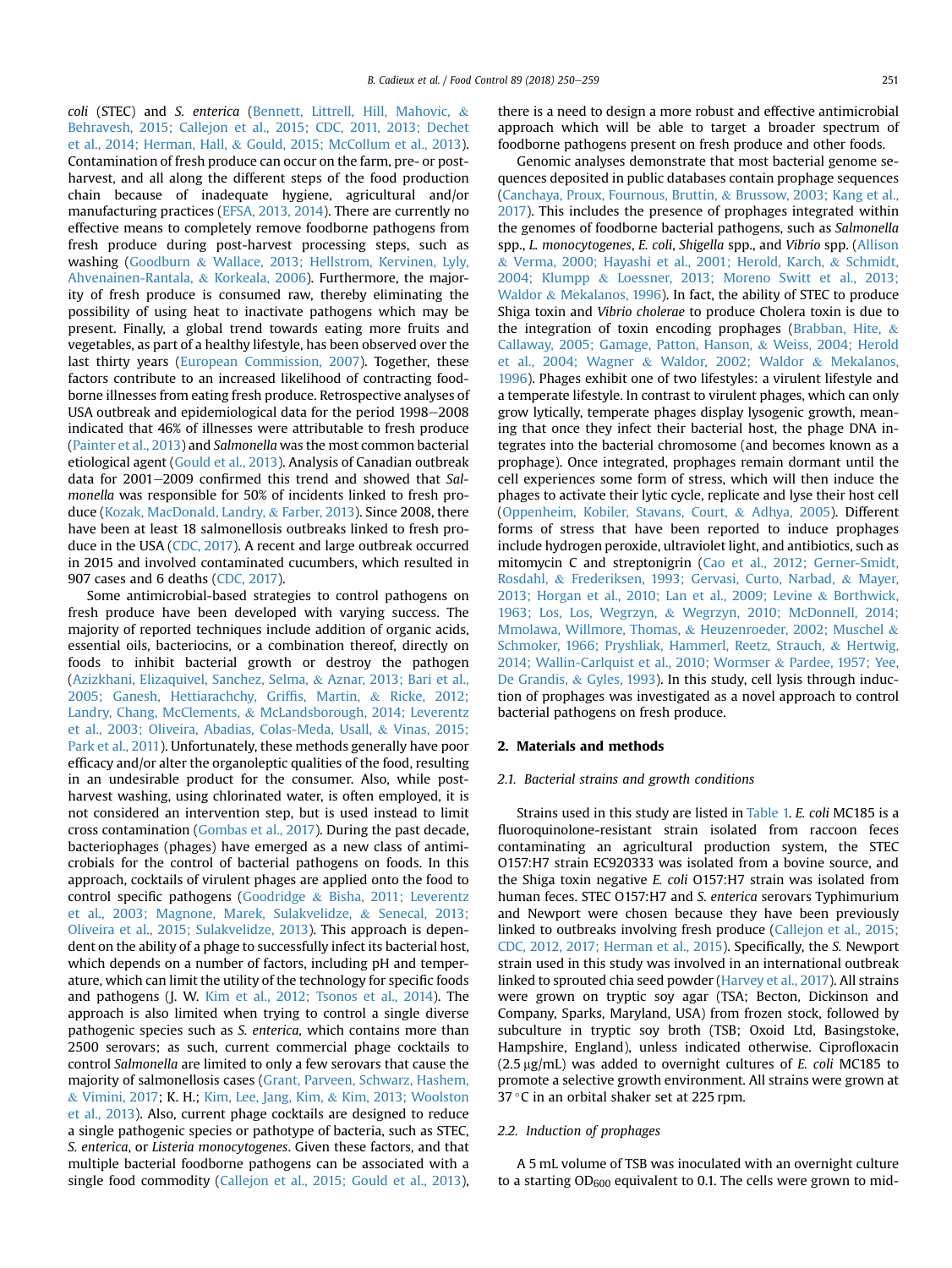<span id="page-4-0"></span>

| Table 1                             |  |
|-------------------------------------|--|
| List of strains used in this study. |  |

| Taxon                                               | Strain   | Origin                                  |
|-----------------------------------------------------|----------|-----------------------------------------|
| Escherichia coli                                    | MC185    | USDA National Wildlife Research Centre  |
| Escherichia coli O157:H7                            | EC920333 | Health Canada                           |
| Escherichia coli $O157$ : H7 - Shiga toxin negative | 43888    | American Type Culture Collection        |
| Salmonella Typhimurium                              | LT2      | American Type Culture Collection        |
| Salmonella Newport                                  | 131174   | Laboratoire de Santé Publique du Québec |

logarithmic phase, at which point subinhibitory concentrations of the prophage inducers, mitomycin C  $(0.5-6 \mu g/mL)$  (Sigma, St Louis, Missouri, USA) or streptonigrin  $(0.25-2 \mu g/mL)$  (Sigma), were added to the culture. Following addition of the inducers, growth of the cells was monitored over time by measuring the  $OD<sub>600</sub>$  using a spectrophotometer (Ultrospec 100 Pro, Biochrom Ltd; Cambridge, England). To determine the number of viable cells after 20 h of treatment with 2  $\mu$ g/mL mitomycin C, the cells were collected by centrifugation at  $5,000 \times g$  for 10 min at room temperature, washed three times with phosphate-buffered saline (PBS), pH 7.5, diluted and plated onto TSA. The resulting number of colony forming units (CFU) were counted after incubating the plates at  $37^{\circ}$ C for 20 h.

#### 2.3. Tomato experiment

The stem scar of fresh Beefsteak greenhouse tomatoes was inoculated with  $5 \times 10^7$  CFU of an overnight culture of the respective bacteria. After allowing time for the inoculum to dry on the tomato samples, 5 mL of mitomycin C (2 or 6  $\mu$ g/mL) was sprayed on the complete tomato surface, while control tomatoes were sprayed with an equal volume of water. Following overnight treatment at  $4^{\circ}$ C, the tomatoes were immersed in 25 mL PBS and manually agitated for 2 min. The surviving bacterial cells were collected from the PBS by centrifugation (15,000 $\times$ g for 2 min), washed three times with PBS to remove any residual inducer, and plate counts were performed. E. coli strain MC185 was plated onto TSA  $+2.5$  µg/mL ciprofloxacin, STEC O157:H7 was plated onto Sorbitol MacConkey Agar (Oxoid Ltd), and the Salmonella spp. strains were plated on XLT4 Agar (Fluka Analytical  $-$  Sigma).

#### 2.4. Spinach experiment

A sample of five pre-washed baby spinach leaves (cultivars C2- 606, Escalade, and Stanton) were inoculated with a total of  $5 \times 10^8$  CFU of an overnight culture of the respective bacteria. After allowing time for the inoculum to dry on the spinach samples, 5 mL of mitomycin  $C(6 \mu g/mL)$  was sprayed onto the entire top surface of the spinach leaves, while an equal volume of water was sprayed onto control spinach leaves. The spinach leaves were exposed to the mitomycin C overnight at  $4^{\circ}$ C. The next day, 25 mL PBS was added to the spinach and the sample was homogenized for 2 min in a stomacher (Stomacher Lab-Blender 400, Seward Laboratory System, London, England). The surviving bacterial cells were counted as described for the tomatoes.

#### 2.5. DNA extraction

Bacterial DNA was extracted from an overnight culture using the DNeasy Blood & Tissue kit (Qiagen, Hilden, Germany) per the manufacturer's instructions. To extract phage DNA, the viral particles were collected from the lysates of bacterial cells exposed to the inducer for 20 h. The lysates were prepared as previously described (Y. [Zhang](#page-11-0) & [LeJeune, 2008](#page-11-0)). To remove any potentially contaminating bacterial DNA, lysates were treated with  $1 \mu g/mL$  DNase I (Roche Diagnostics, Indianapolis, Indiana, USA) for 30 min at 37 $\degree$ C and the enzyme was then inactivated by incubating the lysate at 75  $\degree$ C for 15 min. Previous studies indicated that this approach was efficient at degrading DNA (data not shown). Following the DNAse treatment, viral particles were concentrated by adding a 1:100 (w/ vol) ratio of Amberlite IRA-900 ion-exchange resin (Acros Organics, New Jersey, USA) to the treated lysate and incubating at room temperature for 60 min, while continuously mixing ([Perez-](#page-11-0)[Mendez, Chandler, Bisha,](#page-11-0) & [Goodridge, 2014](#page-11-0)). Phage DNA was extracted from the particles bound to the resin beads by resuspending the beads in 200  $\mu$ L of 0.85% saline. Following this step, the rest of the DNA extraction procedure was performed using the QIAamp MinElute Virus Spin kit (Qiagen) according to the manufacturer's instructions, where the resuspended beads were used instead of plasma or serum.

#### 2.6. Amplification of phage-specific genes

PCR of prophage integrase genes was used to confirm the presence of prophages within bacterial genomes and the release of induced phages upon cell lysis. The integrase genes from phages with similarities to  $\lambda$ , SfII, Fels2, and P2 were amplified as previously described [\(Balding, Bromley, Pickup,](#page-10-0) & [Saunders, 2005](#page-10-0)) using a Peltier Thermal Cycler (PTC-100, Bio-Rad, Hercules, California, USA). After amplification, PCR products were separated using the QIAxcel automated capillary electrophoresis system with a DNA high resolution cartridge (Qiagen) following the manufacturer's instructions.

#### 2.7. Whole genome sequencing and bioinformatics analysis

Whole genome sequencing was performed at the EcoGenomics Analysis Platform (IBIS, Université Laval, Québec, Canada). Initially, sequencing libraries were constructed using the KAPA Hyper Prep kit (Kapa Biosystems, Wilmington, MA, USA) per the manufacturer's instructions. Each 300-bp paired-end library was sequenced on an Illumina MiSeq instrument (Illumina technology, San Diego, CA, USA) with 30X coverage. The raw reads were assembled de novo using the A5 pipeline [\(Tritt, Eisen, Facciotti,](#page-11-0) & [Darling, 2012\)](#page-11-0) and annotation was performed using RAST ([Overbeek et al., 2014\)](#page-11-0). Whole genome sequences have been deposited at DDBJ/ENA/Gen-Bank under accession numbers NPKK00000000 for E. coli MC185 and NPIW00000000 for S. Newport. The whole genome sequence of S. Typhimurium strain LT2 (NC\_003197.2) was retrieved from the National Center for Biotechnology Information database. Prophage regions within the bacterial genomes were identified using PHASTER [\(Arndt et al., 2016](#page-10-0)).

#### 2.8. Statistical analysis

All experiments were independently performed in triplicate and the data are plotted as average values taken from repeat experiments  $\pm$  the standard deviation. Statistical analysis was performed using GraphPad QuickCalcs (GraphPad Software, San Diego, CA, USA). An unpaired, 2-tailed Student t-test was used to determine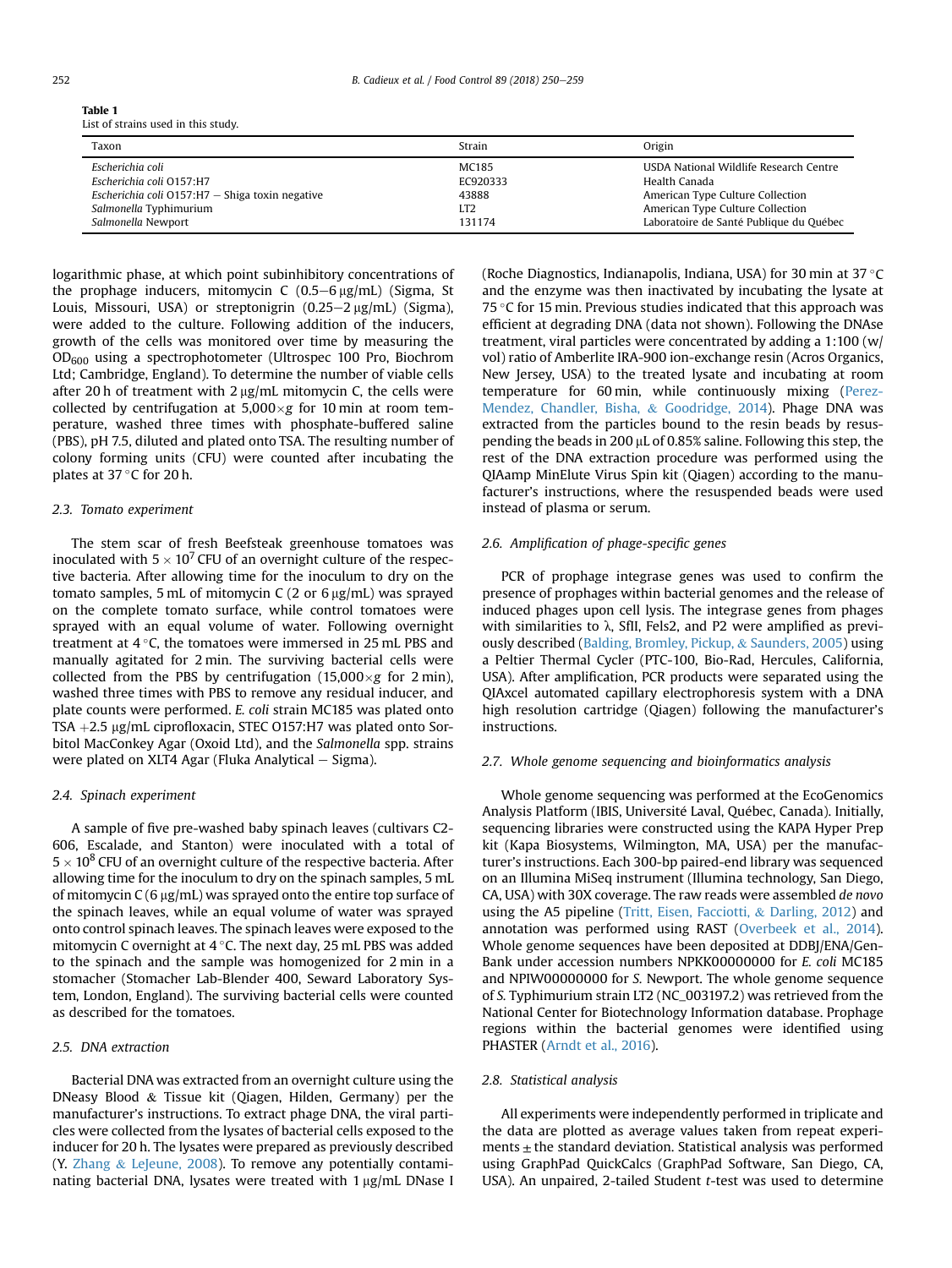statistically significant differences (P < 0.05) between the treated and control samples.

#### 3. Results

#### 3.1. Mitomycin C induces prophages within E. coli resulting in cell death

The presence of two prophages, with similarities to phages  $\lambda$ and SfII, was detected within E. coli MC185 by amplifying phagespecific integrase genes from the bacterial DNA (Fig. 1A). Additionally, whole genome sequence analysis revealed the presence of phages  $\lambda$  and SfII, as well as two additional prophages identified as Fels2 and phi4795, in the genome of E. coli MC185. To determine whether the prophages identified in E. coli MC185 could be induced, cells were exposed to different subinhibitory concentrations of mitomycin C, a potent prophage inducer [\(Mmolawa et al.,](#page-11-0) [2002; Yee et al., 1993\)](#page-11-0). After 1.5 h, a decrease in  $OD<sub>600</sub>$  was already observed at some concentrations of mitomycin C (i.e.  $1-2 \mu$ g/mL), and this decrease was more significant over time and as the subinhibitory concentration of mitomycin C increased (Fig. 1B). These observations suggest successful prophage induction and potential lysis of the bacterial cell. To further support the hypothesis that cell lysis resulted from prophage induction, phage particles were isolated from the bacterial lysate after the cells had been exposed to mitomycin C for 20 h. Subsequently, the phage DNA was extracted and phage-specific integrases were amplified to confirm the presence of prophages in the bacterial lysate. Indeed, the integrases of phages  $\lambda$  and SfII were identified in the purified lysate, indicating the release of these phages from the bacterial host

#### cell upon cell lysis (Fig. 1A).

Next, the ability of mitomycin C to induce prophages in STEC O157:H7 was examined. Treatment of STEC O157:H7 with mitomycin C exhibited a decrease in  $OD_{600}$ , which began at 3 h after addition of the inducing compound (Fig. 1C); a similar trend to that observed with E. coli strain MC185. The number of surviving cells after 20 h of exposure to mitomycin C was determined by measuring the CFU. Presence of mitomycin C resulted in a 4 log reduction in the number of cells for both E. coli strains compared to untreated cells, confirming that the observed decrease in  $OD_{600}$ was due to phage-dependent cell death (Fig. 1D). Taken together, these results demonstrate that subinhibitory concentrations of mitomycin C effectively induced prophages within the different strains of E. coli used here, and that induction led to cell lysis and death.

#### 3.2. Streptonigrin also induces prophages within E. coli

The ability of different concentrations of streptonigrin, another prophage inducer [\(Levine](#page-10-0) & [Borthwick, 1963; Muschel](#page-10-0) & [Schmoker,](#page-10-0) [1966](#page-10-0)), to induce prophages in E. coli was evaluated. As with mitomycin C, treatment of E. coli strain MC185 with streptonigrin resulted in a decrease in  $OD<sub>600</sub>$  starting at 3 h, which became more significant over time and with higher concentrations of the inducer ([Fig. 2](#page-6-0)A). Addition of streptonigrin to cultures of STEC O157:H7 also resulted in a significant decrease in  $OD<sub>600</sub>$  by 3 h [\(Fig. 2B](#page-6-0)). These findings indicate that subinhibitory concentrations of streptonigrin induce prophages within the E. coli strains used in this study, which results in a decrease in cell numbers.



Fig. 1. Mitomycin C induces prophages within E. coli resulting in cell death. A) Detection of bacteriophage-specific genes in bacterial DNA isolated from E. coli MC185 or bacteriophage DNA isolated from lysates of E. coli MC185 cells exposed to 2 µg/mL mitomycin C. B) Growth of E. coli strain MC185 in TSB supplemented with different concentrations of mitomycin C. C) Growth of different strains of E. coli in TSB alone or supplemented with 2 µg/mL mitomycin C. D) Number of surviving cells after exposure to 0 µg/mL or 2 µg/mL mitomycin C in TSB for 20 h b: bacterial DNA, l: DNAse-treated lysate, v: viral DNA, n: no DNA. Significant difference at P < 0.0001 (\*\*\*), P < 0.005 (\*\*).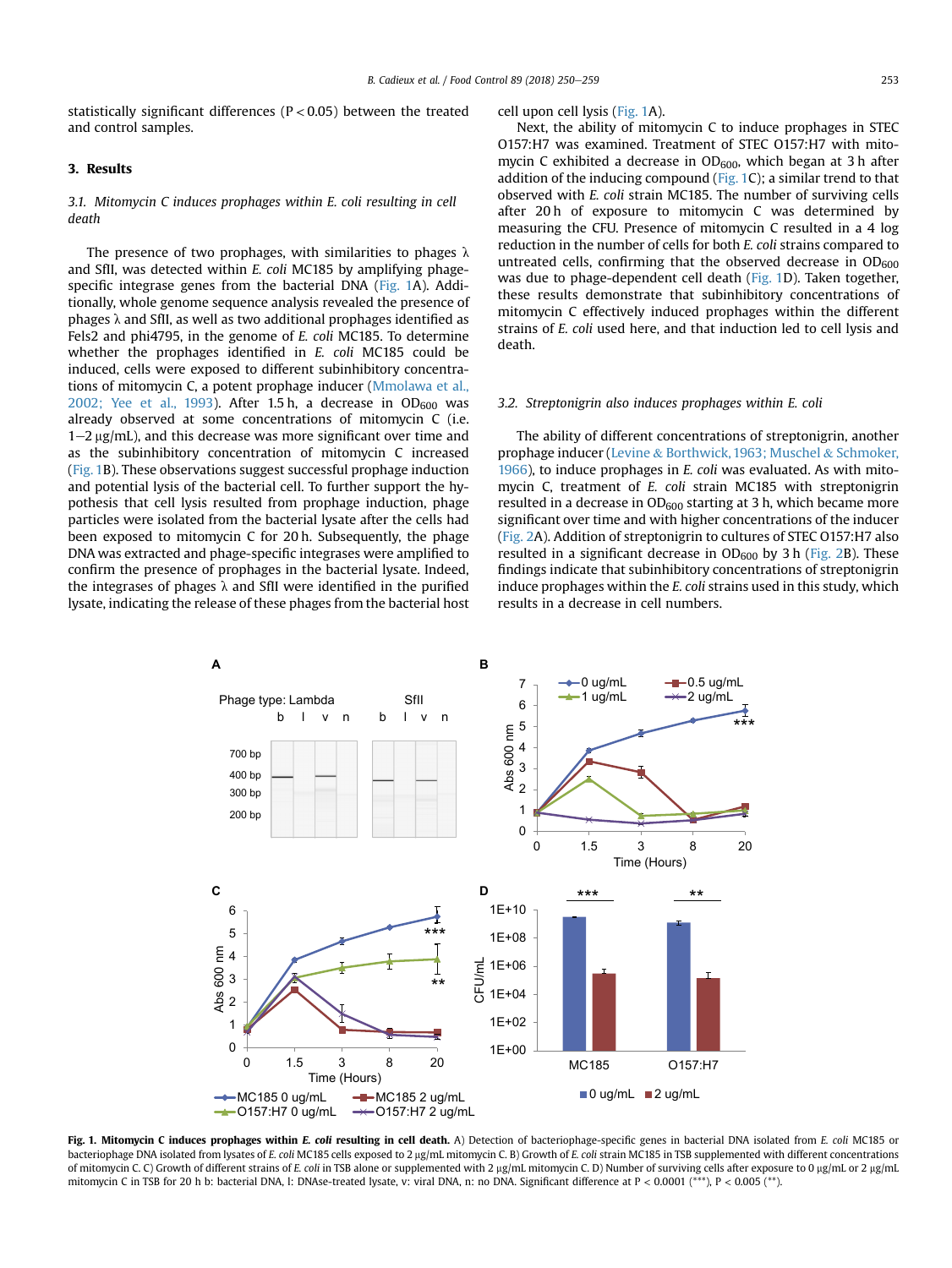<span id="page-6-0"></span>

Fig. 2. Streptonigrin induces prophages within E. coli. A) Growth of E. coli strain MC185 in TSB supplemented with different concentrations of streptonigrin. B) Growth of different strains of E. coli in TSB alone or supplemented with 2  $\mu$ g/mL streptonigrin. Significant difference at P < 0.0001 (\*\*\*), P < 0.005 (\*\*).

3.3. Mitomycin C reduces the number of E. coli cells on fresh produce

The next step was to determine if lysing bacterial pathogens by inducing the prophages within the cells could be used to efficiently control E. coli on tomatoes. Preliminary experiments demonstrated that  $2 \mu g/mL$  mitomycin C was not sufficient to allow detection of prophage induction in E. coli cells inoculated onto tomatoes, while  $6 \mu g/mL$  mitomycin C resulted in a detectable level of induction ([Fig. 3A](#page-7-0)). Additional preliminary work, using a Shiga toxin negative E. coli O157:H7 isolate that did not contain inducible prophages, showed that  $6 \mu g/mL$  mitomycin C did not inhibit growth, demonstrating that this concentration was sub-inhibitory [\(Fig. 3](#page-7-0)B). Consequently, a subinhibitory concentration of  $6 \mu g/mL$  mitomycin C was used for the subsequent in vivo studies. Similarly to the experiments conducted in broth cultures, exposure to mitomycin C significantly reduced the number of E. coli cells on tomatoes compared to control tomatoes sprayed with water. A 3.5 log and 3 log reduction were obtained for E. coli MC185 and O157:H7, respectively ([Fig. 3C](#page-7-0)).

A similar approach was used to determine whether mitomycin C could also reduce the number of E. coli on fresh spinach. The survival rate of E. coli on spinach sprayed with water was similar to that obtained on tomatoes (Fig.  $3C-D$ ). Additionally, exposure to mitomycin C successfully decreased the number of surviving E. coli cells on spinach by 1.5 log and 1 log for E. coli MC185 and O157:H7, respectively, compared to spinach sprayed with water ([Fig. 3](#page-7-0)D). Together, these findings provide the proof of concept that prophage induction can effectively be used to control E. coli strains, including STEC O157:H7, on different types of fresh produce.

#### 3.4. Mitomycin C induces prophages within S. enterica

The ability of mitomycin C to induce prophages within Salmonella spp was also examined. Amplification of phage-specific integrase genes from the bacterial DNA of the Salmonella strains identified two prophages with similarities to phages P2 and Fels2 in S. Newport and S. Typhimurium, respectively [\(Fig. 4](#page-8-0)A). Similarly, whole genome sequence analysis revealed the presence of Fels2 and Gifsy2 in S. Typhimurium, while Gifsy1 and Fels1 were present in the bacterial genomes of S. Typhimurium and S. Newport. Exposure of S. Typhimurium and S. Newport to mitomycin C resulted in a decrease in  $OD_{600}$ , at 1.5 h after addition of mitomycin C for cultures of S. Newport and 3 h for S. Typhimurium, compared to untreated cells, and  $OD_{600}$  values remained low beyond 20 h, as was observed with strains of E. coli [\(Fig. 4](#page-8-0)B vs 1C). Furthermore, prophage induction resulted in bacterial concentrations that were more than 3 logs lower for both S. Typhimurium and S. Newport when the cells were exposed to mitomycin C for 20 h, compared to untreated cells [\(Fig. 4C](#page-8-0)).

The presence of integrase genes of phages with similarities to P2 and Fels2 were identified in phages recovered from the S. Newport and S. Typhimurium lysates, respectively ([Fig. 4](#page-8-0)A), suggesting that prophages were induced and lysed the bacterial host cells upon release of the phage. Together, these data confirm that subinhibitory concentrations of mitomycin C successfully induced prophages found within the two different serovars of Salmonella, which lead to cell lysis and resulted in a decrease in the number of surviving cells.

#### 3.5. Mitomycin C reduces the concentration of S. enterica on fresh produce

Finally, the use of mitomycin C was evaluated to control different serovars of S. enterica, S. Typhimurium or S. Newport, on fresh tomatoes and spinach. In tomatoes, treatment with mitomycin C resulted in a 1 log reduction for S. Typhimurium and a 1.5 log reduction for S. Newport, when compared to control tomatoes sprayed with water ([Fig. 4](#page-8-0)D). A 2 log reduction was observed for both S. enterica serotypes on spinach treated with mitomycin C compared to those sprayed with water [\(Fig. 4](#page-8-0)E). Overall, these results demonstrate the feasibility of using prophage inducers to control Salmonella spp. on fresh produce and that this approach can target multiple foodborne pathogens with a single inducing compound.

#### 4. Discussion

The current study demonstrates the feasibility of using prophage inducers as a novel approach to efficiently control bacterial pathogens on fresh produce. The success of this antimicrobial approach is dependent on the presence of prophage(s) within target bacteria. Studies of more than 11,000 bacterial genomes demonstrated that most bacterial species contain prophages, and identified the presence of multiple prophages within these genomes ([Canchaya et al., 2003; Kang et al., 2017](#page-10-0)). Studies have also identified prophages within the genome of foodborne pathogens ([Allison](#page-10-0) & [Verma, 2000; Hayashi et al., 2001; Herold et al., 2004;](#page-10-0) [Klumpp](#page-10-0) & [Loessner, 2013; Moreno Switt et al., 2013; Waldor](#page-10-0) &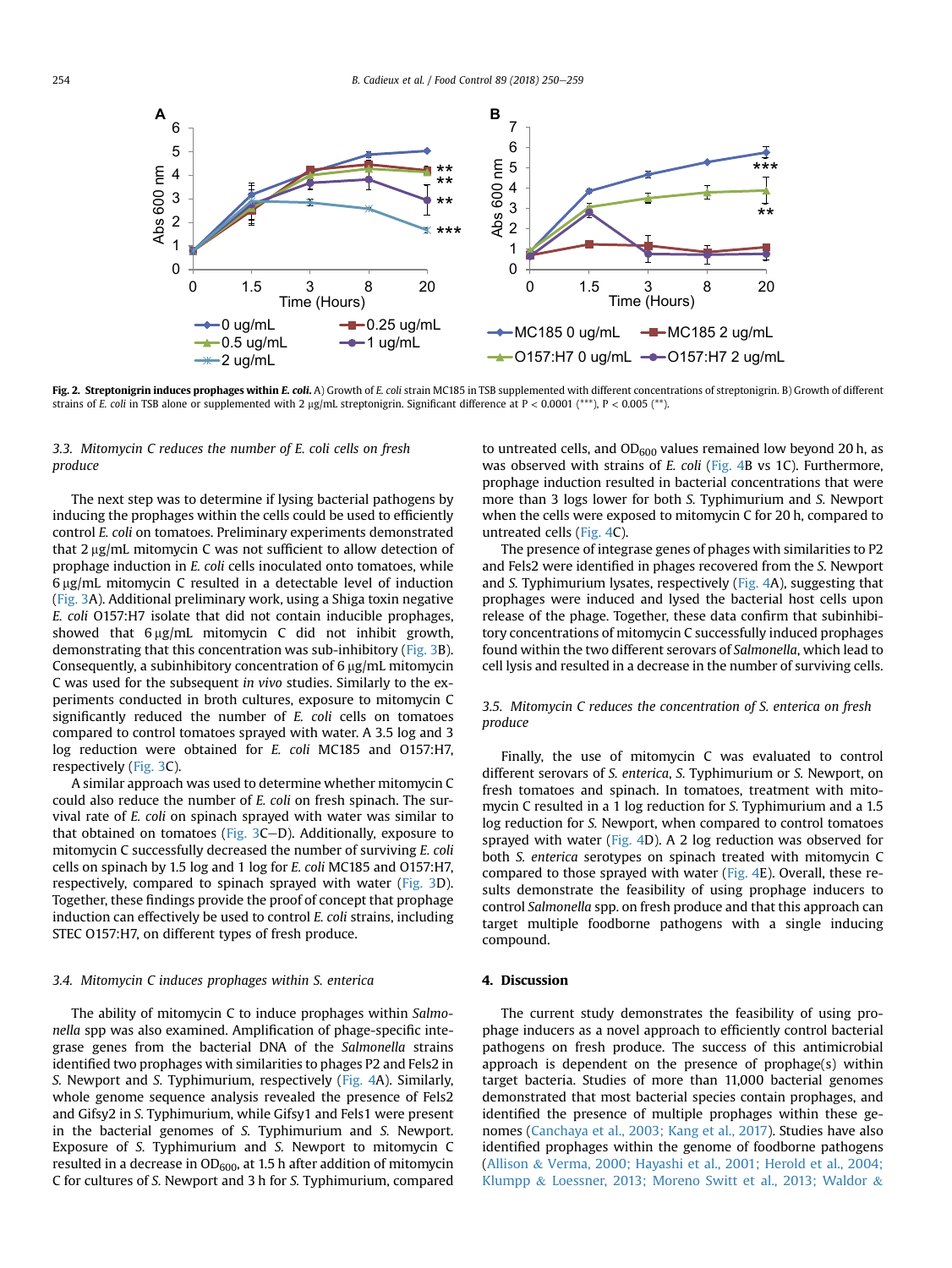<span id="page-7-0"></span>

Fig. 3. Mitomycin C reduces the number of E. coli cells on fresh produce. A) Number of surviving cells recovered from tomatoes inoculated with E. coli strain MC185 and sprayed with water (0 µg/mL) or different concentrations of mitomycin C. B) Growth of E. coli strains in TSB alone or TSB supplemented with 6 µg/mL of mitomycin C. C-D) Number of surviving cells recovered from tomatoes (C) or spinach (D) inoculated with E. coli strains and sprayed with water (0 µg/mL) or mitomycin C (6 µg/mL). Six tomatoes or four spinach samples were used per treatment and per strain. O157:H7: STEC O157:H7, tox neg: Shiga toxin negative E. coli O157:H7. Significant difference at P < 0.0001 (\*\*\*), P < 0.005 (\*\*),  $P < 0.05$  (\*).

[Mekalanos, 1996](#page-10-0)). Perhaps the most striking example of this is the STEC O157:H7 Sakai strain, which contains 18 prophage genomic elements, representing 16% of the total bacterial genomic content ([Canchaya et al., 2003\)](#page-10-0). Additionally, we recently analyzed 1,355 Salmonella genomes from the Salmonella Food Syst-OMICs (SalFoS) database ([https://salfos.ibis.ulaval.ca/\)](https://salfos.ibis.ulaval.ca/), and determined that at least 90% of these genomes contained prophages (data not shown). Collectively, these studies support the potential of prophage induction in controlling bacterial pathogens in food.

In this study, subinhibitory concentrations of mitomycin C and streptonigrin were used as inducers and were shown to effectively induce multiple prophages within E. coli, S. Typhimurium and S. Newport, and consequently led to cell lysis of the bacterial host. Mitomycin C, an antibiotic that inhibits DNA synthesis via intercalation and adduct formation [\(Iyer](#page-10-0) & [Szybalski, 1963, 1964;](#page-10-0) [Tomasz](#page-10-0) & [Palom, 1997\)](#page-10-0), has been reported to be a potent prophage inducer capable of inducing a wide range of phages in various foodborne bacterial pathogens including E. coli, S. enterica serovar Typhimurium, L. monocytogenes, Vibrio vulnificus, Vibrio parahaemolyticus, Clostridium perfringens, Clostridium difficile, and Staphylococcus aureus among others ([Cao et al., 2012; Gerner-Smidt](#page-10-0) [et al., 1993; Gervasi et al., 2013; Horgan et al., 2010; Lan et al., 2009;](#page-10-0) [Mmolawa et al., 2002; Pryshliak et al., 2014; Wallin-Carlquist et al.,](#page-10-0) [2010; Yee et al., 1993](#page-10-0)). Streptonigrin is another antibiotic shown to induce prophages in bacteria ([Levine](#page-10-0) & [Borthwick, 1963; Muschel](#page-10-0) & [Schmoker, 1966\)](#page-10-0). In this case, the antibiotic mechanism involves

causing irreversible cleavage of nucleic acids ([Cohen, Shaw,](#page-10-0) & [Craig,](#page-10-0) [1963; Miller, Laszlo, McCarty, Guild,](#page-10-0) & [Hochstein, 1967](#page-10-0)). In vitro experiments were carried out with mid-exponential phase cells to evaluate whether prophage induction would lead to growth cessation of the bacterial host, which would not have been possible if stationary phase cells were used. However, stationary phase cells were used in experiments involving fresh produce, because, Salmonella does not actively grow on fresh produce. Therefore stationary phase cells are more representative of the growth state of bacterial cells that would be naturally found on fresh produce, although lag phase cells could also be present.

We have established that spraying mitomycin C on tomatoes can lead to as much as a 3.5 log reduction of the targeted bacterial population, while a reduction of up to 2 logs was observed on spinach. Previous studies on the ability of other antimicrobial strategies to control pathogens on food have exhibited varying success [\(Azizkhani et al., 2013; Bari et al., 2005; Ganesh et al., 2012;](#page-10-0) [Landry et al., 2014; Leverentz et al., 2003; Magnone et al., 2013;](#page-10-0) [Oliveira et al., 2015; Park et al., 2011\)](#page-10-0). For example, organic and inorganic acids, including malic, tartaric, lactic and phosphoric acids, sprayed electrostatically on spinach previously inoculated with STEC 0157:H7 (7.0 log CFU/mL) yielded a 1.1-4.0 log CFU/g reduction [\(Ganesh et al., 2012\)](#page-10-0). Emulsions of essential oils derived from various plants (e.g. oregano, clove, thyme) have also been studied as potential antimicrobials. Carvacrol, the essential oil found in oregano, resulted in a  $2-3$  log reduction of STEC O157:H7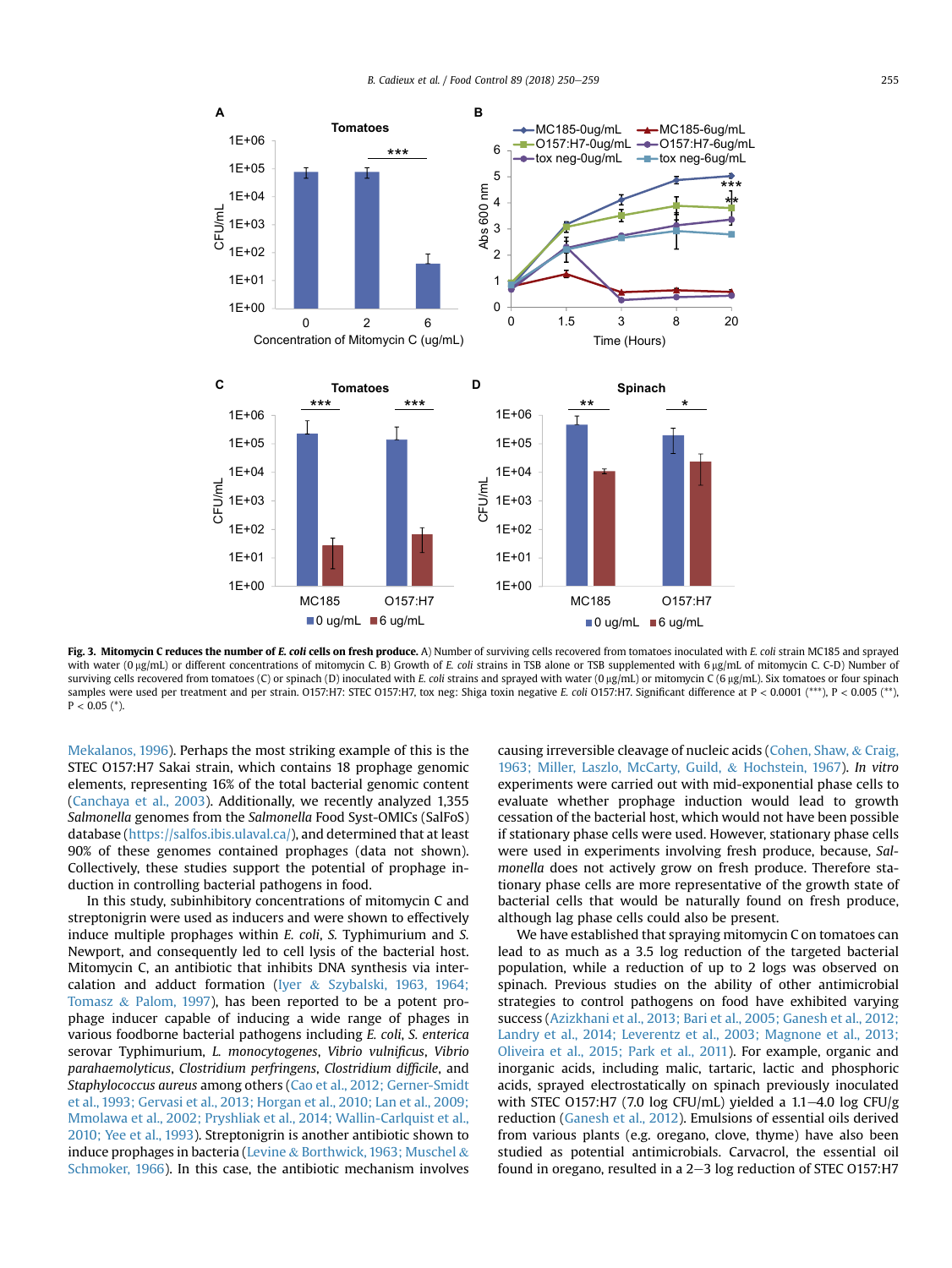<span id="page-8-0"></span>

Fig. 4. Mitomycin C reduces the number of S. enterica serovars Typhimurium and Newport in broth and on fresh produce. A) Detection of bacteriophage-specific genes in bacterial DNA isolated from Salmonella spp. or bacteriophage DNA isolated from lysates of Salmonella spp. cells exposed to 2 ug/mL mitomycin C. B) Growth of Salmonella spp. in TSB in presence of 0 or 2 µg/mL mitomycin C. C) Number of surviving cells after exposure to 0 µg/mL or 2 µg/mL mitomycin C in TSB for 20 h. D-E) Tomatoes (D) and spinach leaves (E) inoculated with Salmonella spp. cells and sprayed with water (0 µg/mL) or mitomycin C (6 µg/mL). Three tomatoes or three spinach samples were used per treatment and per strain. b: bacterial DNA, l: DNAse-treated lysate, v: viral DNA, n: no DNA. Significant difference at P < 0.0001 (\*\*\*), P < 0.005 (\*\*), P < 0.05 (\*).

and S. Enteritidis on sprout seeds incubated at ambient temperature and a 0.5 log reduction of STEC O157:H7 on baby leaf salads stored at  $7^{\circ}$ C ([Azizkhani et al., 2013; Landry et al., 2014](#page-10-0)). Factors such as the type of antimicrobial approach used, the organism(s) targeted, the food matrix, the pH, the temperature, the exposure time, and the concentration of the antimicrobial were all shown to influence the outcome of the challenge studies performed. The use of phages to control bacterial foodborne pathogens has previously been demonstrated by spraying virulent phage cocktails on food, including fresh produce. For example, a recent study, in which phages were used to control STEC 0157:H7 on fresh produce at 4 °C and 25 °C, reported a 2.4–3.0 log CFU/g reduction on cut green peppers and a  $3.4-3.5$  log CFU/g reduction on spinach leaves ([Snyder, Perry,](#page-11-0) & [Yousef, 2016\)](#page-11-0). A different group examined the effectiveness of phage cocktails introduced in packaging materials to control L. monocytogenes on cantaloupes or E. coli O104:H4 on alfalfa sprouts [\(Lone et al., 2016\)](#page-10-0). A  $1-2$  log reduction in the number of L. monocytogenes on cantaloupes and a 1 log reduction of E. coli on germinated sprouts was observed. However, the efficacy of this type of phage-based antimicrobial method relies on successful infection of the bacterial host by the phage, which can be limited by the host range of the phage, as well as composition of the food matrix, pH, and temperature (J. W. [Kim et al., 2012; Tsonos et al.,](#page-10-0) [2014\)](#page-10-0).

The prophage induction approach described here offers several advantages over traditional phage therapy approaches. In contrast to traditional phage-based antimicrobial approaches, the compounds used in this study, mitomycin C and streptonigrin, are not reliant on phage-host interactions, and instead, cause DNA damage and initiate the SOS response in bacteria [\(Campoy et al., 2006](#page-10-0)). The bacterial SOS system consists of several genes aimed at guaranteeing cell survival in the presence of extensive DNA damage ([Walker, 1984\)](#page-11-0), and is induced by the activation of RecA after it binds to single-stranded DNA fragments (ssDNA) [\(Sassanfar](#page-11-0) & [Roberts, 1990\)](#page-11-0). Activated RecA promotes the autocatalytic cleavage of the LexA repressor, resulting in prevention of LexA from binding to its specific recognition motif in the promoter region of SOS genes, thereby allowing the transcription of all the genes required in the SOS response ([Campoy et al., 2006](#page-10-0)). In addition to the genes directly regulated by LexA, the induction of the SOS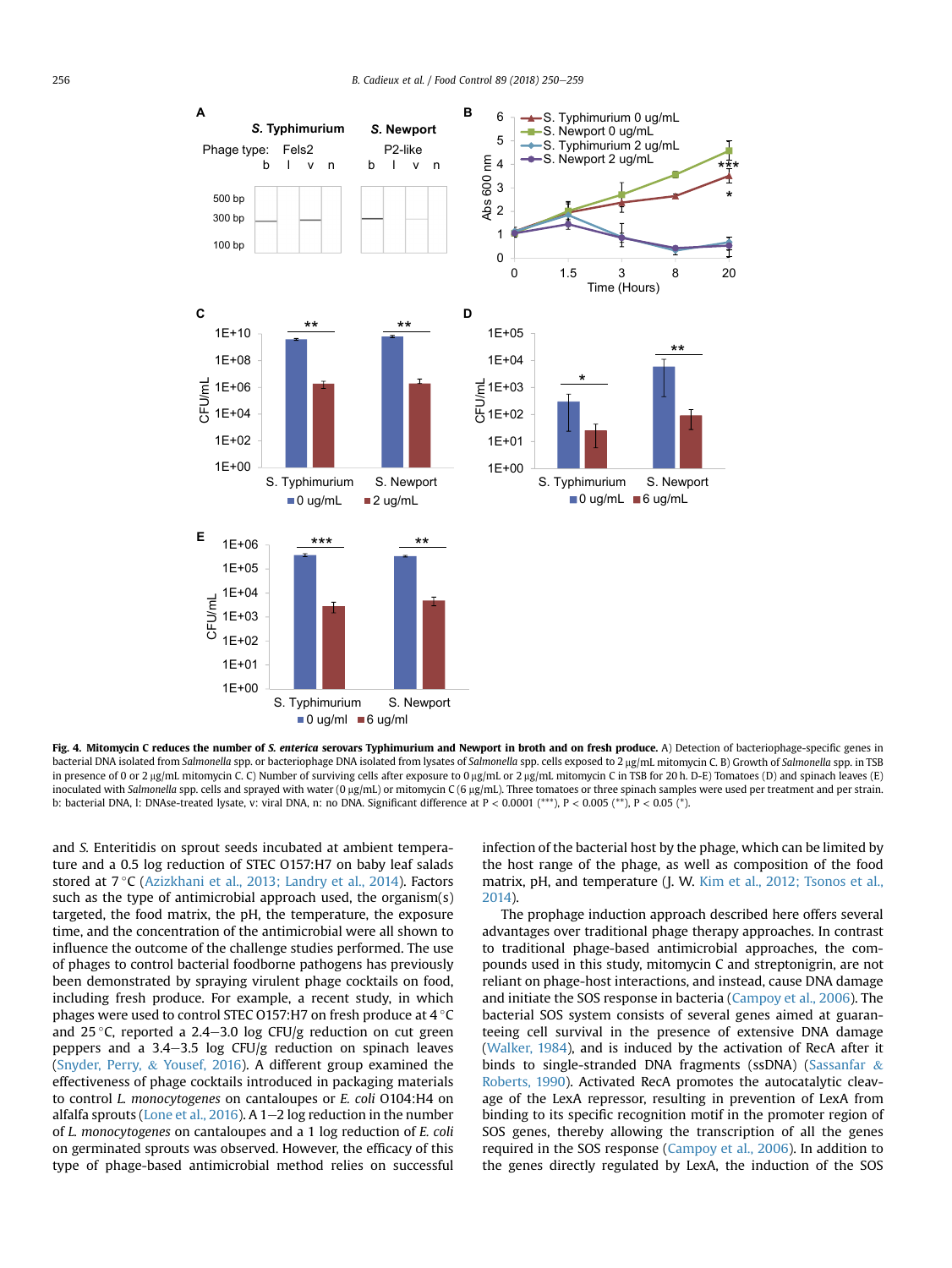response, via ssDNA activation of RecA, promotes cleavage of other repressors, including lytic cycle repressors of temperate phages ([Roberts](#page-11-0) & [Roberts, 1975; Sauer, Ross,](#page-11-0) & [Ptashne, 1982\)](#page-11-0).

In addition, multiple studies have demonstrated the formation of bacteriophage insensitive mutants (BIMs) due to mutations in bacterial cell surface appendages used as phage receptors ([Labrie,](#page-10-0) [Samson,](#page-10-0) & Moineau, 2010; O'[Flynn, Ross, Fitzgerald,](#page-10-0) & [Coffey,](#page-10-0) [2004\)](#page-10-0). These mutations could significantly limit the effectiveness of traditional phage-based approaches. As the SOS response is germane to bacterial survival in the presence of DNA damaging compounds and stresses ([Baharoglu](#page-10-0) & [Mazel, 2014\)](#page-10-0), the prophage induction approach described here would seem to target an essential cellular response, making it difficult for bacterial cells to develop resistance to this approach.

In this study, single inducing compounds, including mitomycin C and streptonigrin, were shown to induce at least five different prophages in E. coli and Salmonella, meaning that bacteria would potentially have to develop non-SOS based mechanisms to disrupt induction of multiple types of prophages to overcome this approach. Furthermore, as these, and related prophages, have been observed within the genomes of bacterial isolates from many bacterial species ([Kang et al., 2017\)](#page-10-0), a single compound could be used to simultaneously induce prophages (and therefore destroy bacteria) from multiple bacterial species. This represents an important advantage over traditional phage-based antimicrobials, which target only a single bacterial species. Further studies will be required to determine whether other inducers will effectively induce a broad range of phages. A combination of different inducers could also be used to ensure that many prophages from different bacterial species are induced. Thus, the prophage induction approach could simultaneously control multiple pathogens on foods, as well as extend the shelf life of foods by targeting several bacterial species involved in food spoilage.

As the mitomycin C and streptonigrin compounds used in this study are antibiotics, and could not be used in foods due to concerns over antibiotic resistance, the results presented here represent a proof of concept that prophage induction can be an effective approach to control foodborne pathogens. Future studies will focus on the identification of natural, non-antibiotic prophage inducers. For example, hydrogen peroxide is already used as an antimicrobial to control the presence of bacterial pathogens in foods [\(McDonnell,](#page-11-0) [2014\)](#page-11-0), and has been shown to cause DNA damage mediated prophage induction ([Los et al., 2010](#page-11-0)).

One potential concern regarding the use of prophage induction as a method to reduce bacterial pathogens in foods is the possibility of horizontal transfer of virulence and antimicrobial resistance (AMR) genes from the induced prophages to other bacteria. While horizontal gene transfer due to prophage induction has received much discussion in the scientific literature, at least one recent study has called into question the frequency of temperate phage-based horizontal gene transfer ([Enault et al., 2017](#page-10-0)). According to their observations, the authors concluded that the presence of AMR genes in temperate phages tends to be vastly overestimated. Recent metagenomic studies demonstrating the presence of AMR genes in temperate phages have not demonstrated transfer of these genes to other bacteria ([Quiros et al., 2014\)](#page-11-0). In addition, most of this work has been conducted in vitro, with few studies being conducted on prophage transduction of AMR and virulence genes in vivo. Where such studies have been conducted, temperate phage-based horizontal gene transfer generally did not occur. For example, one recent study directly examined prophage induction and horizontal gene transfer in animals. In that work, the authors used metagenomics to evaluate the effect of two antibiotics in feed (carbadox and ASP250 [chlortetracycline, sulfamethazine, and penicillin]) on swine intestinal phage metagenomes ([Allen et al., 2011\)](#page-10-0). They also monitored the bacterial communities using 16S rRNA gene sequencing. The authors observed that AMR genes, such as multidrug resistance efflux pumps, were identified in the phage metagenomes, but in-feed antibiotics caused no significant changes in their abundance. The abundance of phage integrase-encoding genes was significantly increased in the phage metagenomes of medicated swine over that of non-medicated swine, demonstrating the induction of prophages with antibiotic treatment. This means that while prophages were induced in the swine gut, this did not result in horizontal transfer of AMR genes from the prophages to bacteria. In another study, [Cornick, Helgerson, Mai, Ritchie, and](#page-10-0) [Acheson \(2006\)](#page-10-0) evaluated the ability of a kanamycin-marked Shiga toxin encoding phage to move into a commensal, ovine E. coli strain in the ruminant gastrointestinal tract. While transduction was detected in 19/24 samples, subtherapeutic doses of the quinolone antibiotic, enrofloxacin, did not increase the rate of transduction.

Several in vivo studies conducted in mice have demonstrated temperate phage transduction of virulence genes to bacteria. For example, subtherapeutic doses of ciprofloxacin given to streptomycin-treated mice increased the concentration of intraintestinal Shiga toxin and mortality compared to control mice, even though the viable number of STEC O157:H7 decreased by three orders of magnitude (X. [Zhang et al., 2000\)](#page-11-0). In another study, an increase in phage transduction also occurred in mice inoculated with an E. coli K-12 strain carrying a kanamycin-marked Shiga toxin encoding phage and treated with subtherapeutic doses of ciprofloxacin, when compared to the transduction rate in control mice ([Cornick et al., 2006](#page-10-0)). However, the pre-treatment of the mouse intestine with antibiotics, such as streptomycin, which removes a majority of the natural facultative intestinal flora, may facilitate donor-recipient cell interaction within the intestine.

These studies, when taken collectively, and combined with the fact that prophage induction occurs regularly in the animal gut [\(De](#page-10-0) [Paepe, Leclerc, Tinsley,](#page-10-0) & [Petit, 2014](#page-10-0)), suggests that concerns regarding temperate phage-based horizontal transfer of virulence and AMR genes may be exaggerated. Additional in vivo studies will need to be conducted before definitive conclusions regarding prophage induction and horizontal gene transfer can be made.

#### 5. Conclusion

The present study serves as a clear proof of concept that the prophage induction approach described here has the potential to work as a practical and effective antimicrobial technique. Such an intervention could be used in the food industry to eliminate contaminating bacterial pathogens resulting in safer fruits and vegetables for human consumption. Future studies will be required to determine if this method can be used to inactivate other foodborne bacterial pathogens which can be found in fresh produce. Moreover, the use of this novel method needs to be evaluated for its ability to control foodborne pathogens on other potentially hazardous foods, such as meat, poultry, eggs, and dairy products.

#### Acknowledgments

We would like to thank Yella Jovich, Sandy Tang Sik Fon and Onyinyechukwu Eberechukwu Ezearigo for technical assistance and Dr. Roger I. Cue for his help with statistical analysis. This work was supported by the United States Department of Agriculture, National Integrated Food Safety Initiative [grant number 2011- 04858], and the National Sciences and Engineering Council of Canada Discovery Grants Program [grant number RGPIN-2014- 0574].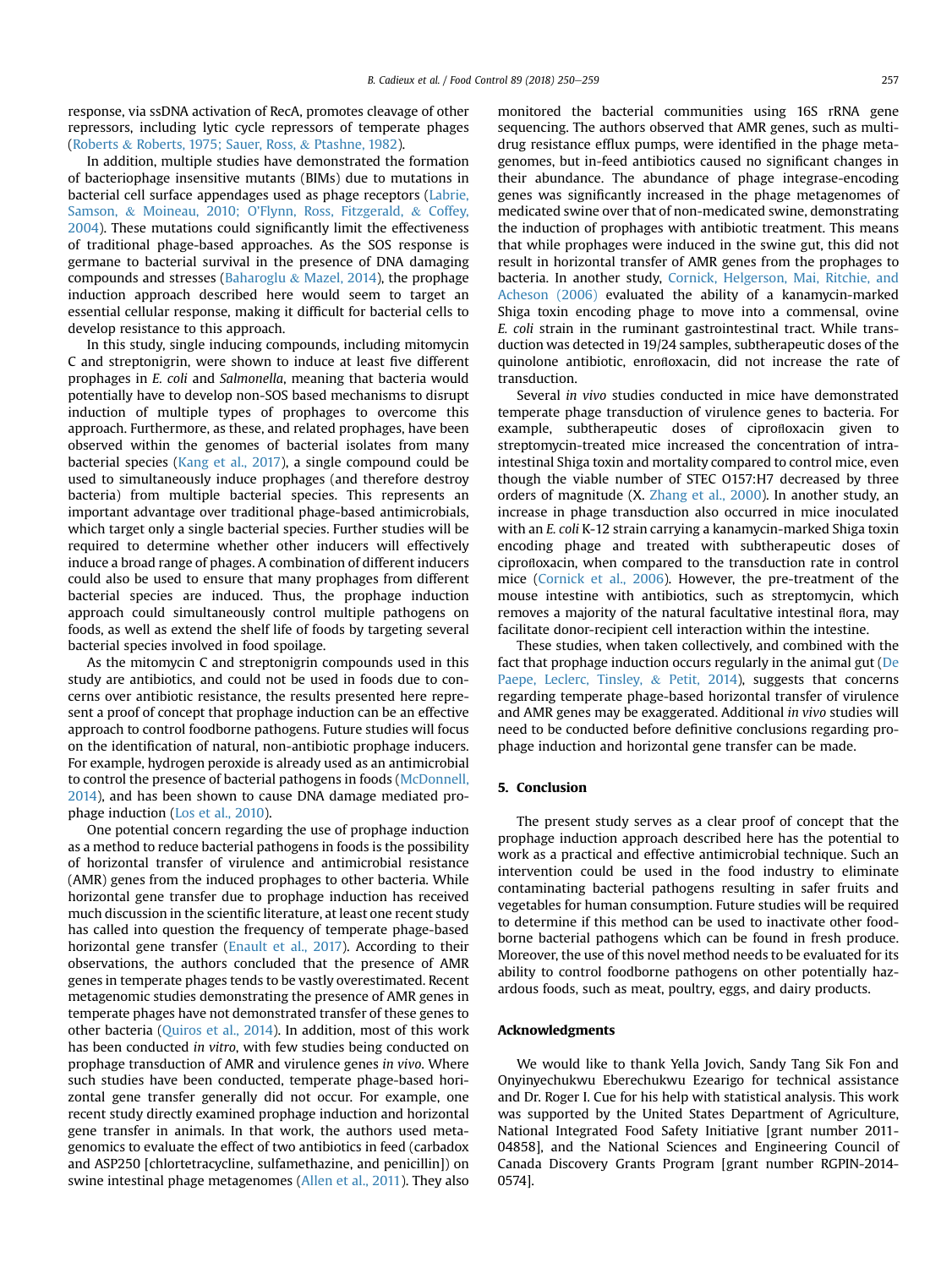#### <span id="page-10-0"></span>References

- [Allen, H. K., Looft, T., Bayles, D. O., Humphrey, S., Levine, U. Y., Alt, D., et al. \(2011\).](http://refhub.elsevier.com/S0956-7135(18)30047-1/sref1)
- [Antibiotics in feed induce prophages in swine fecal microbiomes.](http://refhub.elsevier.com/S0956-7135(18)30047-1/sref1) mBio, 2(6). [Allison, G. E., & Verma, N. K. \(2000\). Serotype-converting bacteriophages and O](http://refhub.elsevier.com/S0956-7135(18)30047-1/sref2)antigen modification in Shigella flexneri. Trends in Microbiology,  $8(1)$ ,  $17-23$ .
- [Arndt, D., Grant, J. R., Marcu, A., Sajed, T., Pon, A., Liang, Y., et al. \(2016\). PHASTER: A](http://refhub.elsevier.com/S0956-7135(18)30047-1/sref3) [better, faster version of the PHAST phage search tool.](http://refhub.elsevier.com/S0956-7135(18)30047-1/sref3) Nucleic Acids Research, 44[\(W1\), W16](http://refhub.elsevier.com/S0956-7135(18)30047-1/sref3)-[W21.](http://refhub.elsevier.com/S0956-7135(18)30047-1/sref3)
- [Azizkhani, M., Elizaquivel, P., Sanchez, G., Selma, M. V., & Aznar, R. \(2013\).](http://refhub.elsevier.com/S0956-7135(18)30047-1/sref4) Comparative efficacy of Zataria multiflora Boiss., [Origanum compactum](http://refhub.elsevier.com/S0956-7135(18)30047-1/sref4) and Eugenia caryophyllus essential oils against E. coli [O157:H7, feline calicivirus and](http://refhub.elsevier.com/S0956-7135(18)30047-1/sref4) [endogenous microbiota in commercial baby-leaf salads.](http://refhub.elsevier.com/S0956-7135(18)30047-1/sref4) International Journal of [Food Microbiology, 166](http://refhub.elsevier.com/S0956-7135(18)30047-1/sref4)(2), 249-[255](http://refhub.elsevier.com/S0956-7135(18)30047-1/sref4).
- [Baharoglu, Z., & Mazel, D. \(2014\). SOS, the formidable strategy of bacteria against](http://refhub.elsevier.com/S0956-7135(18)30047-1/sref5) aggressions. [FEMS Microbiology Reviews, 38](http://refhub.elsevier.com/S0956-7135(18)30047-1/sref5)(6), 1126-[1145.](http://refhub.elsevier.com/S0956-7135(18)30047-1/sref5)
- [Balding, C., Bromley, S. A., Pickup, R. W., & Saunders, J. R. \(2005\). Diversity of phage](http://refhub.elsevier.com/S0956-7135(18)30047-1/sref6) integrases in enterobacteriaceae[: Development of markers for environmental](http://refhub.elsevier.com/S0956-7135(18)30047-1/sref6) [analysis of temperate phages.](http://refhub.elsevier.com/S0956-7135(18)30047-1/sref6) Environmental Microbiology, 7(10), 1558-[1567.](http://refhub.elsevier.com/S0956-7135(18)30047-1/sref6)
- [Bari, M. L., Ukuku, D. O., Kawasaki, T., Inatsu, Y., Isshiki, K., & Kawamoto, S. \(2005\).](http://refhub.elsevier.com/S0956-7135(18)30047-1/sref7) Combined effi[cacy of nisin and pediocin with sodium lactate, citric acid, phytic](http://refhub.elsevier.com/S0956-7135(18)30047-1/sref7) [acid, and potassium sorbate and EDTA in reducing the](http://refhub.elsevier.com/S0956-7135(18)30047-1/sref7) Listeria monocytogenes [population of inoculated fresh-cut produce.](http://refhub.elsevier.com/S0956-7135(18)30047-1/sref7) Journal of Food Protection, 68(7), [1381](http://refhub.elsevier.com/S0956-7135(18)30047-1/sref7)-[1387.](http://refhub.elsevier.com/S0956-7135(18)30047-1/sref7)
- [Bennett, S. D., Littrell, K. W., Hill, T. A., Mahovic, M., & Behravesh, C. B. \(2015\).](http://refhub.elsevier.com/S0956-7135(18)30047-1/sref8) [Multistate foodborne disease outbreaks associated with raw tomatoes, United](http://refhub.elsevier.com/S0956-7135(18)30047-1/sref8) [States, 1990-2010: A recurring public health problem.](http://refhub.elsevier.com/S0956-7135(18)30047-1/sref8) Epidemiology and Infec-tion, 143[\(7\), 1352](http://refhub.elsevier.com/S0956-7135(18)30047-1/sref8)-[1359.](http://refhub.elsevier.com/S0956-7135(18)30047-1/sref8)
- [Brabban, A. D., Hite, E., & Callaway, T. R. \(2005\). Evolution of foodborne pathogens](http://refhub.elsevier.com/S0956-7135(18)30047-1/sref9) [via temperate bacteriophage-mediated gene transfer.](http://refhub.elsevier.com/S0956-7135(18)30047-1/sref9) Foodbourne Pathogens & [Disease, 2](http://refhub.elsevier.com/S0956-7135(18)30047-1/sref9)(4), 287-[303.](http://refhub.elsevier.com/S0956-7135(18)30047-1/sref9)
- [Callejon, R. M., Rodriguez-Naranjo, M. I., Ubeda, C., Hornedo-Ortega, R., Garcia-](http://refhub.elsevier.com/S0956-7135(18)30047-1/sref10)[Parrilla, M. C., & Troncoso, A. M. \(2015\). Reported foodborne outbreaks due to](http://refhub.elsevier.com/S0956-7135(18)30047-1/sref10) [fresh produce in the United States and European Union: Trends and causes.](http://refhub.elsevier.com/S0956-7135(18)30047-1/sref10) [Foodbourne Pathogens](http://refhub.elsevier.com/S0956-7135(18)30047-1/sref10) & Disease,  $12(1)$ ,  $32-38$ .
- [Campoy, S., Hervas, A., Busquets, N., Erill, I., Teixido, L., & Barbe, J. \(2006\). Induction](http://refhub.elsevier.com/S0956-7135(18)30047-1/sref11) [of the SOS response by bacteriophage lytic development in](http://refhub.elsevier.com/S0956-7135(18)30047-1/sref11) Salmonella enterica. Virology,  $351(2)$ ,  $360-367$ .
- [Canchaya, C., Proux, C., Fournous, G., Bruttin, A., & Brussow, H. \(2003\). Prophage](http://refhub.elsevier.com/S0956-7135(18)30047-1/sref12) genomics. [Microbiology and Molecular Biology Reviews, 67](http://refhub.elsevier.com/S0956-7135(18)30047-1/sref12)(2), 238-[276](http://refhub.elsevier.com/S0956-7135(18)30047-1/sref12).
- [Cao, R., Zeaki, N., Wallin-Carlquist, N., Skandamis, P. N., Schelin, J., & Radstrom, P.](http://refhub.elsevier.com/S0956-7135(18)30047-1/sref13) [\(2012\). Elevated enterotoxin A expression and formation in](http://refhub.elsevier.com/S0956-7135(18)30047-1/sref13) Staphylococcus aureus [and its association with prophage induction.](http://refhub.elsevier.com/S0956-7135(18)30047-1/sref13) Applied and Environmental [Microbiology, 78](http://refhub.elsevier.com/S0956-7135(18)30047-1/sref13)(14), 4942-[4948.](http://refhub.elsevier.com/S0956-7135(18)30047-1/sref13)
- [Centers for Disease Control](http://refhub.elsevier.com/S0956-7135(18)30047-1/sref14) & [Prevention. \(2011\). Multistate outbreak of listeriosis](http://refhub.elsevier.com/S0956-7135(18)30047-1/sref14) [associated with Jensen Farms cantaloupe](http://refhub.elsevier.com/S0956-7135(18)30047-1/sref14)-[United States, August-September](http://refhub.elsevier.com/S0956-7135(18)30047-1/sref14) 2011. MMWR Morb Mortal Wkly Rep,  $60(39)$ , 1357-[1358.](http://refhub.elsevier.com/S0956-7135(18)30047-1/sref14)
- Centers for Disease Control & Prevention. (2012). Multistate outbreak of Salmonella Typhimurium and Salmonella Newport infections linked to cantaloupe (Final Update) <https://www.cdc.gov/salmonella/typhimurium-cantaloupe-08-12/>. (Accessed 22 August 2017).
- [Centers for Disease Control](http://refhub.elsevier.com/S0956-7135(18)30047-1/sref16) & [Prevention. \(2013\). Outbreak of](http://refhub.elsevier.com/S0956-7135(18)30047-1/sref16) Escherichia coli O104: [H4 infections associated with sprout consumption - Europe and North America,](http://refhub.elsevier.com/S0956-7135(18)30047-1/sref16) May-July 2011. MMWR Morb Mortal Wkly Rep,  $62(50)$ ,  $1029-1031$ .
- Centers for Disease Control & Prevention. (2017). Reports of selected Salmonella outbreak investigations. <https://www.cdc.gov/salmonella/outbreaks.html>. (Accessed 22 August 2017).
- [Cohen, M. M., Shaw, M. W., & Craig, A. P. \(1963\). The effects of streptonigrin on](http://refhub.elsevier.com/S0956-7135(18)30047-1/sref18) cultured human leukocytes. [Proceedings of the National Academy of Sciences of](http://refhub.elsevier.com/S0956-7135(18)30047-1/sref18) [the United States of America, 50](http://refhub.elsevier.com/S0956-7135(18)30047-1/sref18),  $16-24$  $16-24$ .
- [Cornick, N. A., Helgerson, A. F., Mai, V., Ritchie, J. M., & Acheson, D. W. \(2006\).](http://refhub.elsevier.com/S0956-7135(18)30047-1/sref19) In vivo [transduction of an Stx-encoding phage in ruminants.](http://refhub.elsevier.com/S0956-7135(18)30047-1/sref19) Applied and Environmental [Microbiology, 72](http://refhub.elsevier.com/S0956-7135(18)30047-1/sref19)(7), 5086-[5088.](http://refhub.elsevier.com/S0956-7135(18)30047-1/sref19)
- [De Paepe, M., Leclerc, M., Tinsley, C. R., & Petit, M. A. \(2014\). Bacteriophages: An](http://refhub.elsevier.com/S0956-7135(18)30047-1/sref20) [underestimated role in human and animal health?](http://refhub.elsevier.com/S0956-7135(18)30047-1/sref20) Front Cell Infect Microbiol, 4, [39](http://refhub.elsevier.com/S0956-7135(18)30047-1/sref20).
- [Dechet, A. M., Herman, K. M., Chen Parker, C., Taormina, P., Johanson, J., Tauxe, R. V.,](http://refhub.elsevier.com/S0956-7135(18)30047-1/sref21) [et al. \(2014\). Outbreaks caused by sprouts, United States, 1998-2010: Lessons](http://refhub.elsevier.com/S0956-7135(18)30047-1/sref21) [learned and solutions needed.](http://refhub.elsevier.com/S0956-7135(18)30047-1/sref21) Foodbourne Pathogens & Disease,  $11(8)$ , 635–[644](http://refhub.elsevier.com/S0956-7135(18)30047-1/sref21).
- [Enault, F., Briet, A., Bouteille, L., Roux, S., Sullivan, M. B., & Petit, M. A. \(2017\). Phages](http://refhub.elsevier.com/S0956-7135(18)30047-1/sref22) [rarely encode antibiotic resistance genes: A cautionary tale for virome analyses.](http://refhub.elsevier.com/S0956-7135(18)30047-1/sref22) The ISME Journal,  $11(1)$ ,  $237-247$ .
- European Commission. (2007). [Agricultural commodity markets past developments](http://refhub.elsevier.com/S0956-7135(18)30047-1/sref23) [fruits and vegetables. An analysis of consumption, production and trade based on](http://refhub.elsevier.com/S0956-7135(18)30047-1/sref23) [statistics from the Food and Agriculture Organization \(FAO\)](http://refhub.elsevier.com/S0956-7135(18)30047-1/sref23). Economic analyses [and evaluation G.5, Agricultural trade policy analysis, European Commission](http://refhub.elsevier.com/S0956-7135(18)30047-1/sref23) [Directorate-General for Agriculture and Rural Development Directorate G. 17](http://refhub.elsevier.com/S0956-7135(18)30047-1/sref23) [July 2007.](http://refhub.elsevier.com/S0956-7135(18)30047-1/sref23)
- [European Food Safety Authority, Panel on Biological Hazards. \(2013\). Scienti](http://refhub.elsevier.com/S0956-7135(18)30047-1/sref24)fic [Opinion on the risk posed by pathogens in food of non-animal origin. Part 1](http://refhub.elsevier.com/S0956-7135(18)30047-1/sref24) [\(outbreak data analysis and risk ranking of food/pathogen combinations\).](http://refhub.elsevier.com/S0956-7135(18)30047-1/sref24) EFSA [Journal, 11](http://refhub.elsevier.com/S0956-7135(18)30047-1/sref24)(1), 138.
- [European Food Safety Authority, Panel on Biological Hazards. \(2014\). Scienti](http://refhub.elsevier.com/S0956-7135(18)30047-1/sref25)fic [Opinion on the risk posed by pathogens in food of non-animal origin. Part 2](http://refhub.elsevier.com/S0956-7135(18)30047-1/sref25)

(Salmonella [and Norovirus in berries\).](http://refhub.elsevier.com/S0956-7135(18)30047-1/sref25) EFSA Journal, 12(6), 95.

- [Gamage, S. D., Patton, A. K., Hanson, J. F., & Weiss, A. A. \(2004\). Diversity and host](http://refhub.elsevier.com/S0956-7135(18)30047-1/sref26) [range of Shiga toxin-encoding phage.](http://refhub.elsevier.com/S0956-7135(18)30047-1/sref26) Infection and Immunity, 72(12),  $7131 - 7139.$  $7131 - 7139.$  $7131 - 7139.$
- Ganesh, V., Hettiarachchy, N. S., Griffi[s, C. L., Martin, E. M., & Ricke, S. C. \(2012\).](http://refhub.elsevier.com/S0956-7135(18)30047-1/sref27) [Electrostatic spraying of food-grade organic and inorganic acids and plant ex](http://refhub.elsevier.com/S0956-7135(18)30047-1/sref27)tracts to decontaminate Escherichia coli [O157:H7 on spinach and iceberg lettuce.](http://refhub.elsevier.com/S0956-7135(18)30047-1/sref27) [Journal of Food Science, 77](http://refhub.elsevier.com/S0956-7135(18)30047-1/sref27)(7), M391-[M396.](http://refhub.elsevier.com/S0956-7135(18)30047-1/sref27)
- [Gerner-Smidt, P., Rosdahl, V. T., & Frederiksen, W. \(1993\). A new Danish](http://refhub.elsevier.com/S0956-7135(18)30047-1/sref28) Listeria monocytogenes phage typing system. [Acta Pathologica, Microbiologica et Immu](http://refhub.elsevier.com/S0956-7135(18)30047-1/sref28)nologica Scandinavica,  $101(2)$ ,  $160-167$ .
- [Gervasi, T., Curto, R. L., Narbad, A., & Mayer, M. J. \(2013\). Complete genome sequence](http://refhub.elsevier.com/S0956-7135(18)30047-1/sref29) [of PhiCP51, a temperate bacteriophage of](http://refhub.elsevier.com/S0956-7135(18)30047-1/sref29) Clostridium perfringens. Archives of [Virology, 158](http://refhub.elsevier.com/S0956-7135(18)30047-1/sref29)(9), 2015-[2017.](http://refhub.elsevier.com/S0956-7135(18)30047-1/sref29)
- [Gombas, D., Luo, Y., Brennan, J., Shergill, G., Petran, R., Walsh, R., et al. \(2017\).](http://refhub.elsevier.com/S0956-7135(18)30047-1/sref30) [Guidelines to validate control of cross-contamination during washing of fresh](http://refhub.elsevier.com/S0956-7135(18)30047-1/sref30)cut leafy vegetables. Journal of Food Protection,  $80(2)$ ,  $312-330$ .
- [Goodburn, C., & Wallace, C. A. \(2013\). The microbiological ef](http://refhub.elsevier.com/S0956-7135(18)30047-1/sref31)ficacy of decontami[nation methodologies for fresh produce: A review.](http://refhub.elsevier.com/S0956-7135(18)30047-1/sref31) Food Control, 32(2), 418-[427.](http://refhub.elsevier.com/S0956-7135(18)30047-1/sref31)
- [Goodridge, L. D., & Bisha, B. \(2011\). Phage-based biocontrol strategies to reduce](http://refhub.elsevier.com/S0956-7135(18)30047-1/sref32) [foodborne pathogens in foods.](http://refhub.elsevier.com/S0956-7135(18)30047-1/sref32) Bacteriophage,  $1(3)$ ,  $130-137$ .
- [Gould, L. H., Walsh, K. A., Vieira, A. R., Herman, K., Williams, I. T., Hall, A. J., et al.,](http://refhub.elsevier.com/S0956-7135(18)30047-1/sref33) [Centers for Disease Control](http://refhub.elsevier.com/S0956-7135(18)30047-1/sref33) & [Prevention. \(2013\). Surveillance for foodborne](http://refhub.elsevier.com/S0956-7135(18)30047-1/sref33) [disease outbreaks - United States, 1998-2008.](http://refhub.elsevier.com/S0956-7135(18)30047-1/sref33) MMWR Surveill Summ, 62(2),  $1 - 34$  $1 - 34$
- Grant, A., Parveen, S., Schwarz, J., Hashem, F., & Vimini, B. (2017). Reduction of Salmonella in ground chicken using a bacteriophage. Poultry Science. [https://](https://doi.org/10.3382/ps/pex062) [doi.org/10.3382/ps/pex062.](https://doi.org/10.3382/ps/pex062)
- [Harvey, R. R., Heiman Marshall, K. E., Burnworth, L., Hamel, M., Tataryn, J., Cutler, J.,](http://refhub.elsevier.com/S0956-7135(18)30047-1/sref35) [et al. \(2017\). International outbreak of multiple](http://refhub.elsevier.com/S0956-7135(18)30047-1/sref35) Salmonella serotype infections [linked to sprouted chia seed powder - USA and Canada, 2013-2014.](http://refhub.elsevier.com/S0956-7135(18)30047-1/sref35) Epidemiology and Infection,  $145(8)$ ,  $1535-1544$ .
- [Hayashi, T., Makino, K., Ohnishi, M., Kurokawa, K., Ishii, K., Yokoyama, K., et al.](http://refhub.elsevier.com/S0956-7135(18)30047-1/sref36) [\(2001\). Complete genome sequence of enterohemorrhagic](http://refhub.elsevier.com/S0956-7135(18)30047-1/sref36) Escherichia coli O157: [H7 and genomic comparison with a laboratory strain K-12.](http://refhub.elsevier.com/S0956-7135(18)30047-1/sref36) DNA Research, 8(1),  $11 - 22$  $11 - 22$ .
- [Hellstrom, S., Kervinen, R., Lyly, M., Ahvenainen-Rantala, R., & Korkeala, H. \(2006\).](http://refhub.elsevier.com/S0956-7135(18)30047-1/sref37) Effi[cacy of disinfectants to reduce](http://refhub.elsevier.com/S0956-7135(18)30047-1/sref37) Listeria monocytogenes on precut iceberg lettuce. [Journal of Food Protection, 69](http://refhub.elsevier.com/S0956-7135(18)30047-1/sref37)(7), 1565-[1570](http://refhub.elsevier.com/S0956-7135(18)30047-1/sref37).
- [Herman, K. M., Hall, A. J., & Gould, L. H. \(2015\). Outbreaks attributed to fresh leafy](http://refhub.elsevier.com/S0956-7135(18)30047-1/sref38) [vegetables, United States, 1973-2012.](http://refhub.elsevier.com/S0956-7135(18)30047-1/sref38) Epidemiology and Infection, 143(14), [3011](http://refhub.elsevier.com/S0956-7135(18)30047-1/sref38)-[3021.](http://refhub.elsevier.com/S0956-7135(18)30047-1/sref38)
- [Herold, S., Karch, H., & Schmidt, H. \(2004\). Shiga toxin-encoding](http://refhub.elsevier.com/S0956-7135(18)30047-1/sref39) [bacteriophages](http://refhub.elsevier.com/S0956-7135(18)30047-1/sref39)-genomes in motion. [Int J Med Microbiol, 294](http://refhub.elsevier.com/S0956-7135(18)30047-1/sref39)(2-[3\), 115](http://refhub.elsevier.com/S0956-7135(18)30047-1/sref39)-[121.](http://refhub.elsevier.com/S0956-7135(18)30047-1/sref39)
- Horgan, M., O'[Sullivan, O., Coffey, A., Fitzgerald, G. F., van Sinderen, D., McAuliffe, O.,](http://refhub.elsevier.com/S0956-7135(18)30047-1/sref40) [et al. \(2010\). Genome analysis of the](http://refhub.elsevier.com/S0956-7135(18)30047-1/sref40) Clostridium difficile phage PhiCD6356, a [temperate phage of the](http://refhub.elsevier.com/S0956-7135(18)30047-1/sref40) Siphoviridae family. Gene,  $462(1-2)$ ,  $34-43$ .
- [Iyer, V. N., & Szybalski, W. \(1963\). A molecular mechanism of mitomycin action:](http://refhub.elsevier.com/S0956-7135(18)30047-1/sref41) [Linking of complementary DNA strands.](http://refhub.elsevier.com/S0956-7135(18)30047-1/sref41) Proceedings of the National Academy of [Sciences of the United States of America, 50](http://refhub.elsevier.com/S0956-7135(18)30047-1/sref41), 355-[362.](http://refhub.elsevier.com/S0956-7135(18)30047-1/sref41)
- [Iyer, V. N., & Szybalski, W. \(1964\). Mitomycins and por](http://refhub.elsevier.com/S0956-7135(18)30047-1/sref42)firomycin: Chemical mech[anism of activation and cross-linking of DNA.](http://refhub.elsevier.com/S0956-7135(18)30047-1/sref42) Science, 145(3627), 55-[58](http://refhub.elsevier.com/S0956-7135(18)30047-1/sref42).
- [Kang, H. S., McNair, K., Cuevas, D., Bailey, B., Segall, A., & R.A., E. \(2017\).](http://refhub.elsevier.com/S0956-7135(18)30047-1/sref43) Prophage [genomics reveals patterns in phage genome organization and replication](http://refhub.elsevier.com/S0956-7135(18)30047-1/sref43). bioRxiv.
- Kim, J. W., Dutta, V., Elhanafi[, D., Lee, S., Osborne, J. A., & Kathariou, S. \(2012\).](http://refhub.elsevier.com/S0956-7135(18)30047-1/sref44) novel restriction-modifi[cation system is responsible for temperature](http://refhub.elsevier.com/S0956-7135(18)30047-1/sref44)[dependent phage resistance in](http://refhub.elsevier.com/S0956-7135(18)30047-1/sref44) Listeria monocytogenes ECII. Applied and Envi[ronmental Microbiology, 78](http://refhub.elsevier.com/S0956-7135(18)30047-1/sref44)(6), 1995-[2004.](http://refhub.elsevier.com/S0956-7135(18)30047-1/sref44)
- [Kim, K. H., Lee, G. Y., Jang, J. C., Kim, J. E., & Kim, Y. Y. \(2013\). Evaluation of anti-SE](http://refhub.elsevier.com/S0956-7135(18)30047-1/sref45) [bacteriophage as feed additives to prevent](http://refhub.elsevier.com/S0956-7135(18)30047-1/sref45) Salmonella Enteritidis (SE) in Broiler. [Asian-Australasian Journal of Animal Sciences, 26](http://refhub.elsevier.com/S0956-7135(18)30047-1/sref45)(3), 386-[393](http://refhub.elsevier.com/S0956-7135(18)30047-1/sref45).
- [Klumpp, J., & Loessner, M. J. \(2013\). Listeria phages: Genomes, evolution, and](http://refhub.elsevier.com/S0956-7135(18)30047-1/sref46) application. [Bacteriophage, 3](http://refhub.elsevier.com/S0956-7135(18)30047-1/sref46)(3), e26861.
- [Kozak, G. K., MacDonald, D., Landry, L., & Farber, J. M. \(2013\). Foodborne outbreaks](http://refhub.elsevier.com/S0956-7135(18)30047-1/sref47) [in Canada linked to produce: 2001 through 2009.](http://refhub.elsevier.com/S0956-7135(18)30047-1/sref47) Journal of Food Protection, 76[\(1\), 173](http://refhub.elsevier.com/S0956-7135(18)30047-1/sref47)-[183](http://refhub.elsevier.com/S0956-7135(18)30047-1/sref47).
- [Labrie, S. J., Samson, J. E., & Moineau, S. \(2010\). Bacteriophage resistance mecha-](http://refhub.elsevier.com/S0956-7135(18)30047-1/sref48)nisms. [Nature Reviews Microbiology, 8](http://refhub.elsevier.com/S0956-7135(18)30047-1/sref48)(5), 317-[327.](http://refhub.elsevier.com/S0956-7135(18)30047-1/sref48)
- [Landry, K. S., Chang, Y., McClements, D. J., & McLandsborough, L. \(2014\). Effective](http://refhub.elsevier.com/S0956-7135(18)30047-1/sref49)[ness of a novel spontaneous carvacrol nanoemulsion against](http://refhub.elsevier.com/S0956-7135(18)30047-1/sref49) Salmonella enterica Enteritidis and Escherichia coli [O157:H7 on contaminated mung bean and alfalfa](http://refhub.elsevier.com/S0956-7135(18)30047-1/sref49) seeds. [International Journal of Food Microbiology, 187](http://refhub.elsevier.com/S0956-7135(18)30047-1/sref49), 15-[21.](http://refhub.elsevier.com/S0956-7135(18)30047-1/sref49)
- [Lan, S. F., Huang, C. H., Chang, C. H., Liao, W. C., Lin, I. H., Jian, W. N., et al. \(2009\).](http://refhub.elsevier.com/S0956-7135(18)30047-1/sref50) [Characterization of a new plasmid-like prophage in a pandemic](http://refhub.elsevier.com/S0956-7135(18)30047-1/sref50) Vibrio para-haemolyticus O3:K6 strain. [Applied and Environmental Microbiology, 75](http://refhub.elsevier.com/S0956-7135(18)30047-1/sref50)(9), [2659](http://refhub.elsevier.com/S0956-7135(18)30047-1/sref50)-[2667.](http://refhub.elsevier.com/S0956-7135(18)30047-1/sref50)
- [Leverentz, B., Conway, W. S., Camp, M. J., Janisiewicz, W. J., Abuladze, T., Yang, M.,](http://refhub.elsevier.com/S0956-7135(18)30047-1/sref51) [et al. \(2003\). Biocontrol of](http://refhub.elsevier.com/S0956-7135(18)30047-1/sref51) Listeria monocytogenes on fresh-cut produce by [treatment with lytic bacteriophages and a bacteriocin.](http://refhub.elsevier.com/S0956-7135(18)30047-1/sref51) Applied and Environmental Microbiology,  $69(8)$ ,  $4519-4526$ .
- [Levine, M., & Borthwick, M. \(1963\). The action of streptonigrin on bacterial DNA](http://refhub.elsevier.com/S0956-7135(18)30047-1/sref52) [metabolism and on induction of phage production in lysogenic bacteria.](http://refhub.elsevier.com/S0956-7135(18)30047-1/sref52) [Virology, 21](http://refhub.elsevier.com/S0956-7135(18)30047-1/sref52), 568-[574](http://refhub.elsevier.com/S0956-7135(18)30047-1/sref52).
- [Lone, A., Anany, H., Hakeem, M., Aguis, L., Avdjian, A. C., Bouget, M., et al. \(2016\).](http://refhub.elsevier.com/S0956-7135(18)30047-1/sref53) [Development of prototypes of bioactive packaging materials based on](http://refhub.elsevier.com/S0956-7135(18)30047-1/sref53)